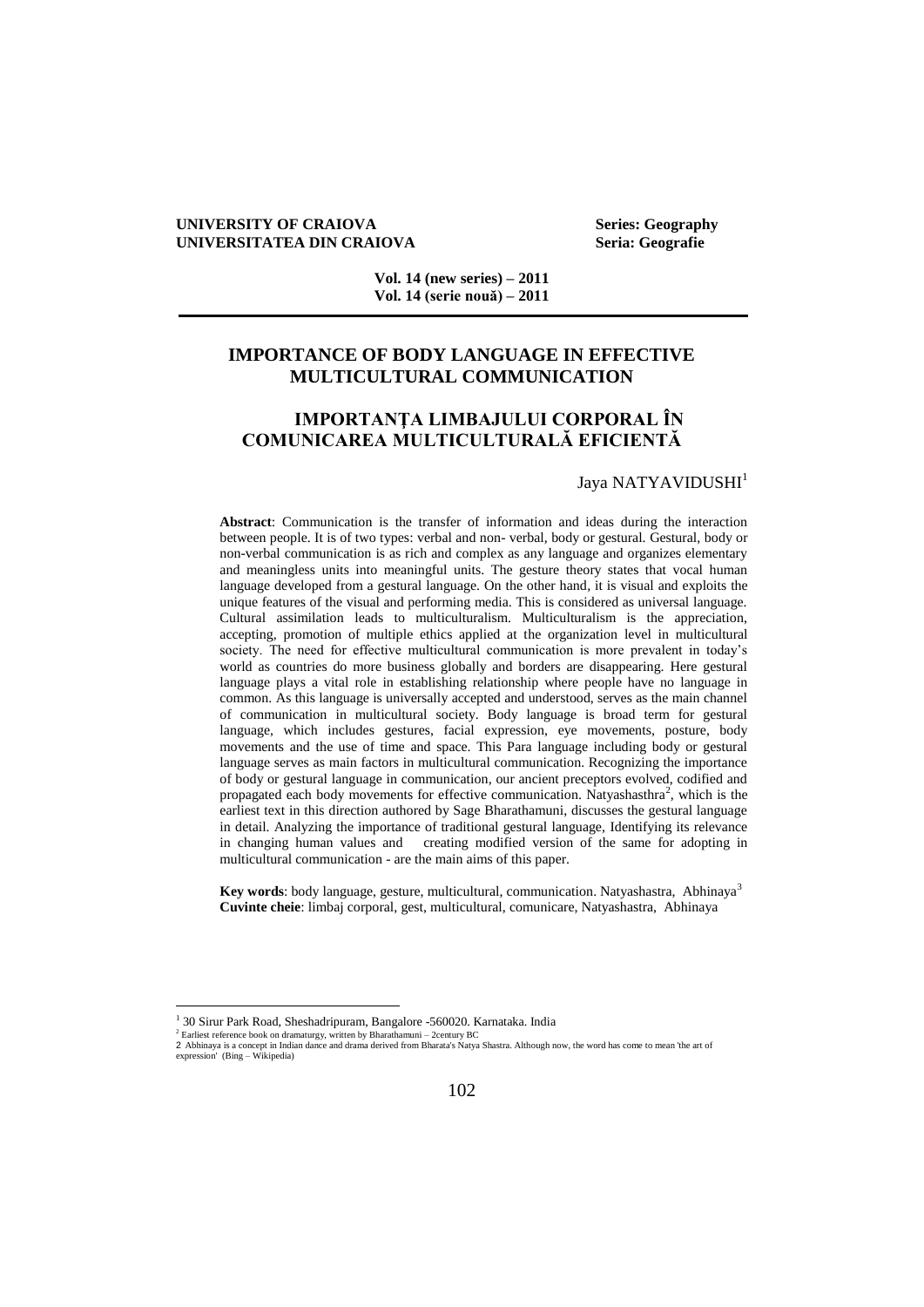### 1. Introduction

1.1 Communication is a process that allows people to exchange information by several methods. It requires feedback. Communication is the articulation of sending a message, whether it is verbal or nonverbal, so long as being transmits a thought provoking ideas, gestures, etc.<sup>4</sup>

Communication can be defined as the process of meaningful interaction among human beings. It is the art of passing information and the process by which meanings are exchanged so as to produce understanding. It is the process by which any massage is given or received through talking, writing and making gestures. Body language, sign language, paralanguage, touch, and gestural language, eye contact are recognized as the media of nonverbal communication.

It is of two types: verbal and non-verbal or gestural. Gestural, body or nonverbal communication is as rich and complex as any language and organizes elementary and meaningless units into meaningful units. The gesture theory states that vocal human language developed from a gestural language. On the other hand, it is visual and exploits the unique features of the visual and performing media. This is considered as universal language.

1.2 Aims of communication: Conferring the knowledge, expressions, giving the advice and commands and asking the question are the aims of communication.

1.3 Non-verbal communication: Non-verbal communication is usually understood as the process of communication through sending and receiving of wordless messages and can be communicated through gesture, touch, posture, facial expressions and eye contact. It is focused on face-to-face interaction. It can occur through any sensory channel that is Panchendriyas – sign, sound, smell, touch and taste.

1.4 Gestural language: Gestural or body language is the broad term for the language system that depends on gestures as the main channel of communication. This would include the notion of manually coded language and the sign language.

There is a dire need to establish gestural language in multicultural society:

- To understand each other;
- To remove the cultural distances;
- To strengthen the trust;
- To eradicate the cultural conflicts;
- To establish the social harmony.

1.5 History of gestural language: From the prehistoric time, before the evolution of speech, people expressed their hopes, joys and aspirations through gestures. Even in common conversation the speaker uses gestures appropriately. Therefore, it is common tendency to use gestures in communication. It can be

<sup>4&</sup>lt;br>[http://Communication,](http://communication/) wikia.com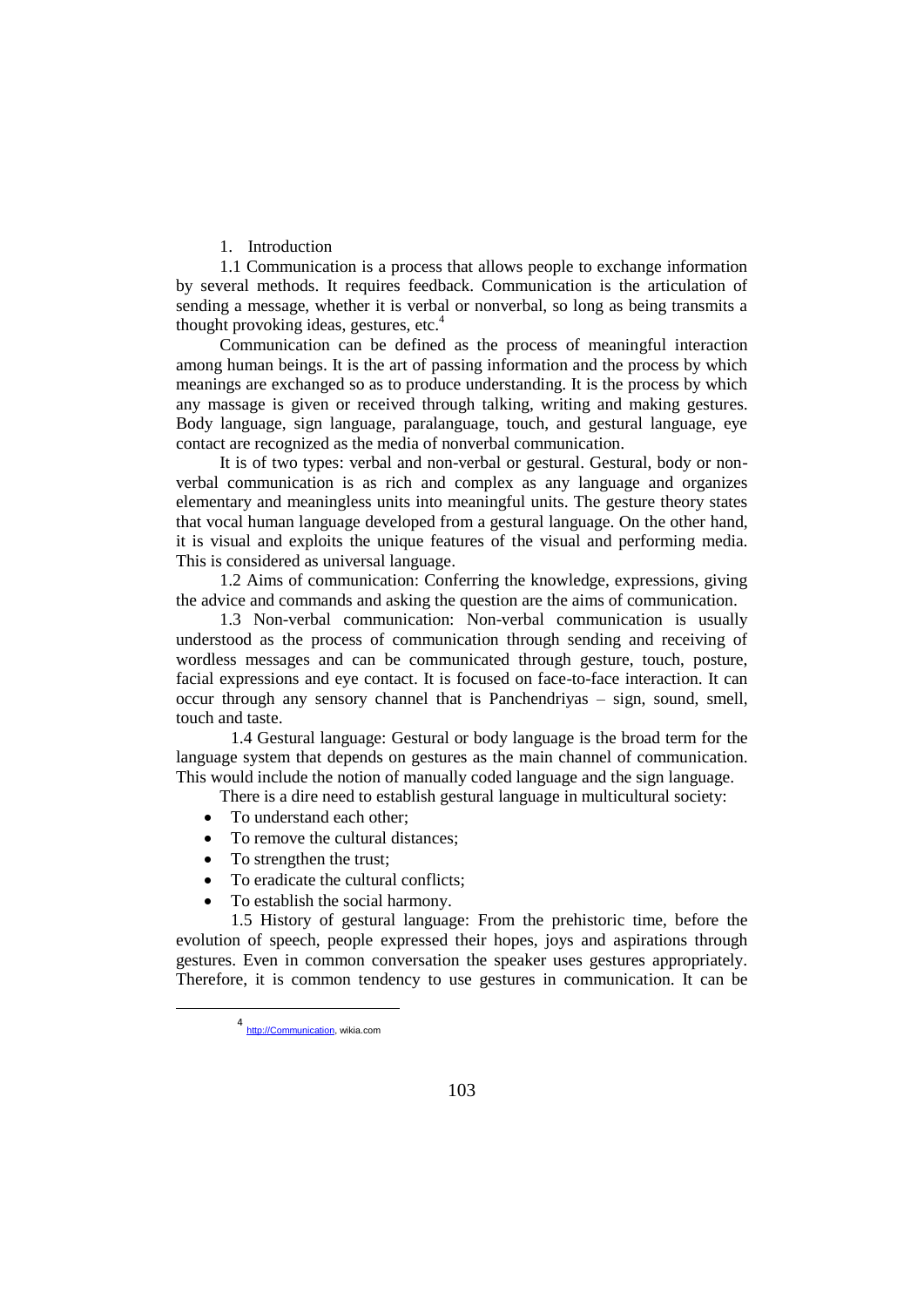considered that they are the most expressive part of the body like eyes, the hands and so on. They can reveal a number of actions according to the moods and sentiments. People still use gesture when they speak, especially when there meet people who have no language in common. Even in general conversation the speaker uses gestures according to his/her expression. Recognizing the importance of gestures in communication, these have been stylized and taught to make the communication more effective.

1.6 Gesture: A gesture is a non-vocal body movement that intends to express meaning. They may be articulated with the hands, arms, body, head, face and eyes. Gesture or Mudra<sup>5</sup> encodes sophisticated information accessible to the initiator that as privy to the subtlety of elements encoded in their tradition. These gestures have been analyzed form time to time based on Natyashastra and Abhinaya<sup>6</sup> darpana and practiced even today in the classical dance fields of India.

1.7 Dance and non-verbal communication: Dance is a form of non-verbal communication that requires the same underlying in the brain for conceptualization, creativity and meaning as lies in verbal communication. Dance also has vocabulary in the form of steps, gestures, grammar**,** mathematics, chemistry, physics, etc. Dance assembles these elements in a manner of poetry with its ambiguity and multiple symbols and elusive meaning.

1.8 Culture<sup>7</sup>: Learning and transmitting the integrated pattern of human knowledge, belief, behaviour that is knowledge to succeeding generation is called Culture. Culture thus consists of language, ideas, beliefs, customs, taboos, codes, institutions, tools, techniques, arts, rituals, ceremonies, and symbols. The word Culture derived from the Latin word Culture stemming from Colure means to cultivate. It has different meanings. A. Crober and others compiled a list of 164 definitions for Culture in their book "Culture: A critical review... of concepts and definitions". Hence, there is no single definition for Culture. According to E.B. Taylor "*Culture is that complex whole, which includes knowledge, belief, art, morals, laws, customs and other capabilities and habits acquired by man as a*  member of the society"<sup>8</sup>.

1.9 Indian Culture**:** Indian culture is a blending together of different components like religion, spirituality, language, literature, music, sculpture, painting, dance, theatre, different festivals, food habits and many more alike, which are specially interrelated.<sup>9</sup> Through the ages, it has absorbed outside influences but maintained its ancient heritage and evolved a distinct culture, which is living and growing. The Cultural heritage of India is the most ancient, extensive, varied and exclusive. It retained its vitality, originality and stability by practicing its

<sup>&</sup>lt;sup>5</sup> A mudrā is a symbolic or ritual gesture in Hinduism and Buddhism While some mudrās involve the entire body, most are performed with hands and fingers (Bing – Wikipedia)

<sup>&</sup>lt;sup>6</sup> Treatise on Indian Classical Dance, written by Nandikeshwara – 200 BC.<br>7

WikiAnswer.com

<sup>8</sup> B.P Singh. Indian Culture The State, the art and Beyond. Oxford University Press. 2009 Page NO 42

<sup>9</sup> By P Nag, Cultural Heritage of India , 2007, NATMO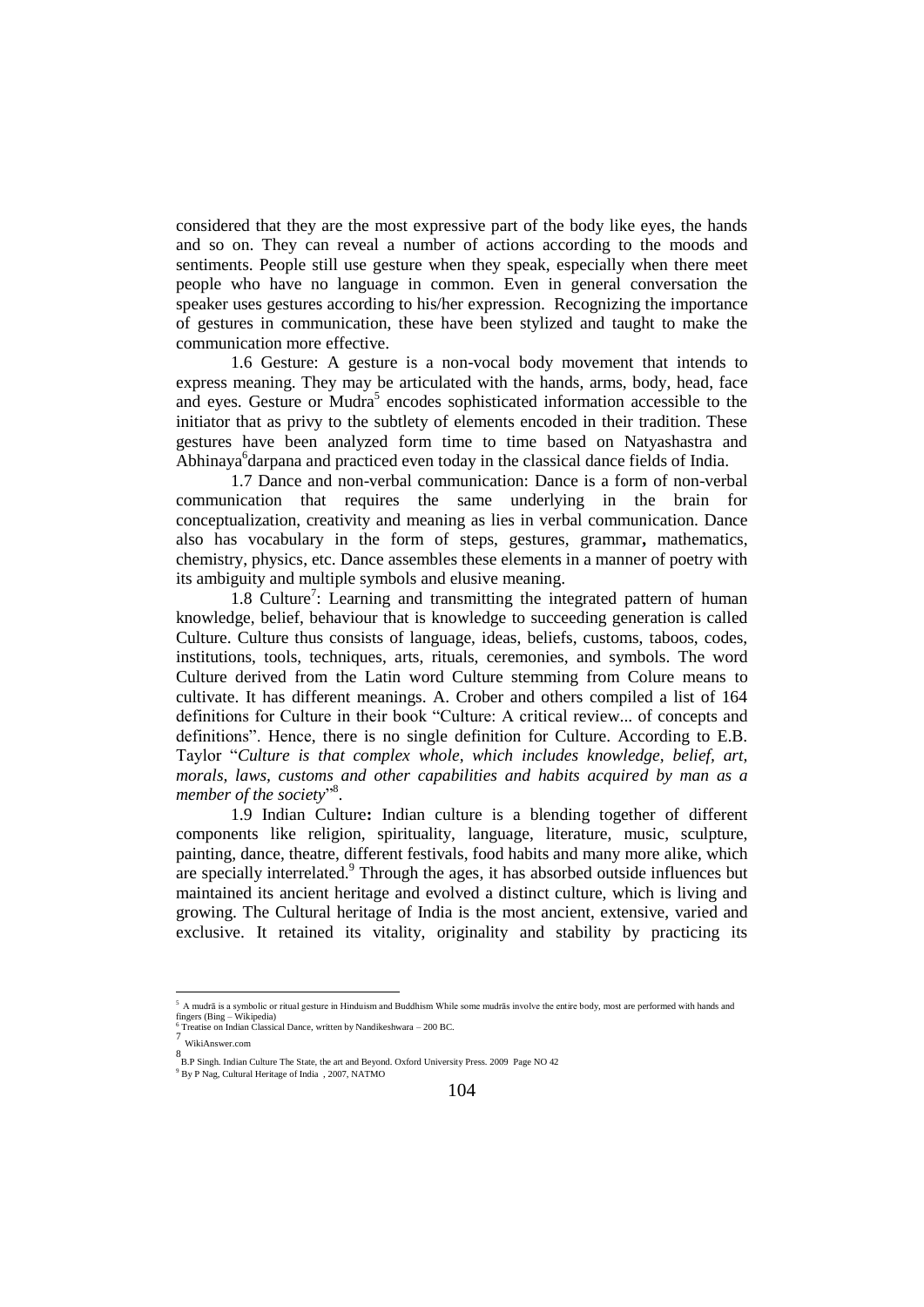Sanathana Dharma<sup>10</sup>. The Indian Culture has inner strength in tolerance, respect of faiths and beliefs and a great attitude of understanding.

1.10 Multicultural**:** Cultural assimilation leads to multiculturalism. Multiculturalism is the appreciation, accepting, promotion of multiple ethics applied at the organization level in multicultural society. The need for effective multicultural communication is more prevalent in today's world as countries do more business globally and borders are disappearing. Here gestural language plays a vital role in establishing relationship where people have no language in common. As this language is universally accepted and understood, it serves as the main channel of communication in multicultural society.

2. Aims and objectives

2.1 Analysing the importance of traditional gestural language or body language and creating the modified version if necessary and adopting it in multicultural communication.

2.2 Identifying its relevance in changing human values by discussing on how this will promote the trust among people, how it removes cultural distance, conflicts and establishes social harmony.

3. Key questions

Can't we use already established theories of body or gestural language for effective multicultural communication?

Can we use gestural language directly or do they need modifications?

4. Hypothesis

Whether identified classical gestures are really beneficial to multicultural society at large;

Whether the multicultural society accepts the existing classical gestures or interested in modified version;

If modification required – at what range?

5. Methodology

 $\overline{a}$ 

Historical: Historical method is used since the topic mainly depended on the historical sources. Qualitative method is also used since the analysis and the interpretation of the data is based on human behaviours, emotions and communications.

Qualitative analysis through practical approach: To interpret and analyse the data, which is mainly based on human behaviour, emotions, communications**,** the author has carried out various workshops, summer camps, intensive training camps, seminars, visited to historical places, discussed with scholars and experts. These experiential exercises contributed largely to develop this article.

6. Sources: The following sources are available to understand these gestures:

6.1 Literary sources: This is the primary source, which includes several sub sources. In the post Natyashatra period the texts have followed Natyashastra by

<sup>10</sup> Sanatana Dharma, meaning "Eternal or Universal Righteousness" is the original name of what is now popularly called Hinduism.- Bing Wikipidea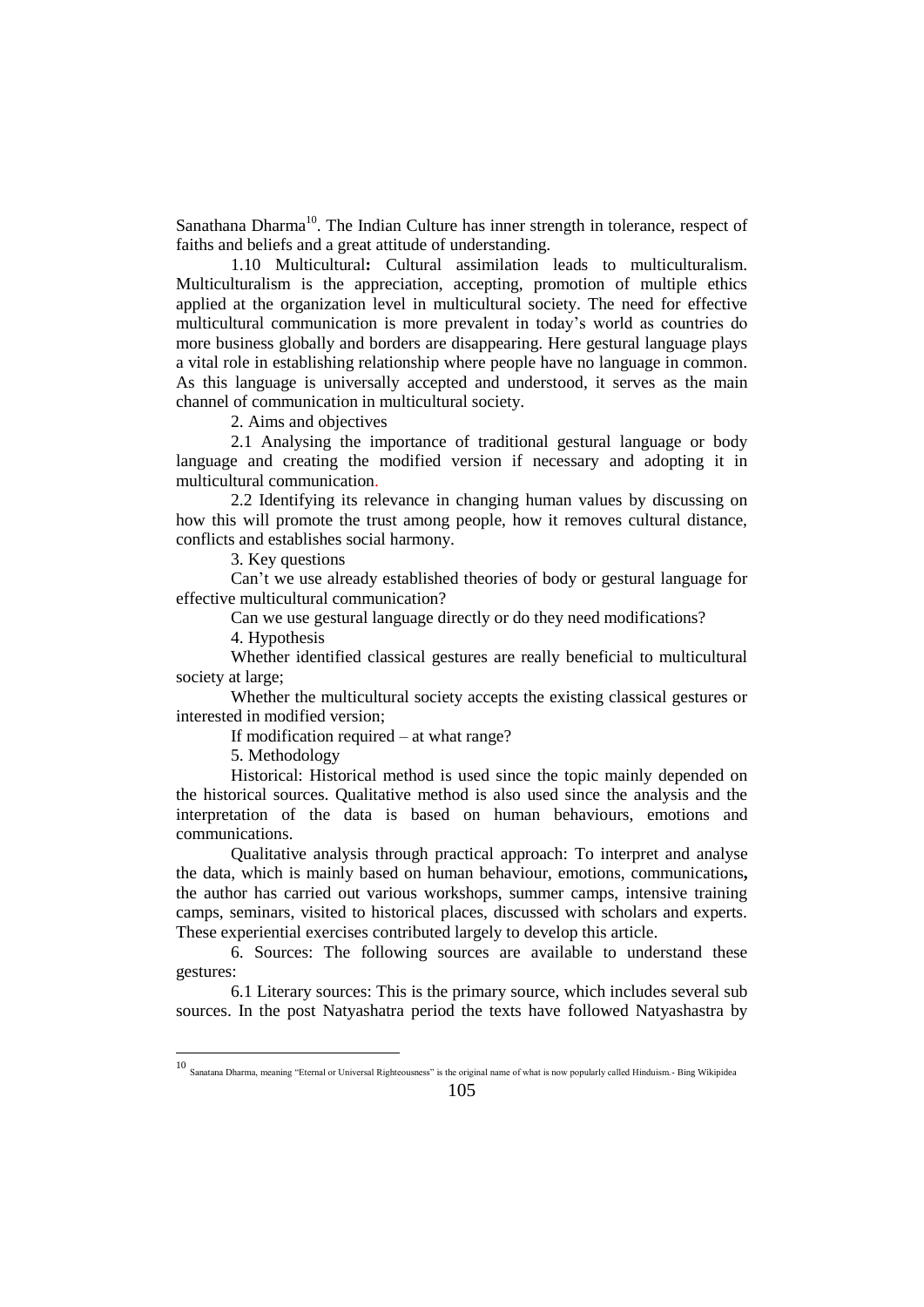absorbing the contemporary values except Abhinayadarpana. Therefore, for this research article, majorly Natyashatra, Abhinayadarpana, and Lasyaranjana are used apart from other sources.

6.1.1 *Treatises*: There are many treatises pertaining to classical dance from the  $2<sup>nd</sup>$  century B.C. and most of the treatises are in Sanskrit<sup>11</sup>. Recently these works have been translated into regional languages. Among them, some are well known.

6.1.2 *Natyashasthra*: This is considered to be the Encyclopaedia of dramaturgy. This comprises several topics like music, drama, and dance. It comprises 36 chapters and 6,000 Shlokas12, written by Bharathamuni in the second century B.C. Adhya Rangacharya translated this Sanskrit work into Kannada13. Dr. Manmohan Ghosh has translated it into English. 10 chapters are devoted to gestural language in detail.

6.1.3 *Abhinayadharpana*: This work in Sanskrit is another treatise on Lakshana<sup>14</sup> on gestural language written in the third century A.C by Nandhikeshwara. This work is translated into all the languages of the world. In this text, Angikabhinaya that is gestural language, is described. Dr. Ananda Coomaraswamy and Dr. Manmohan Ghosh have translated this into English. M. Sridhara Murthy has translated this work into Kannada.

6.1.4 *Dhasharupaka*: There are four chapters in this treatise and two chapters are dedicated to gestures of moods and sentiments, written by Dhananjaya in the  $10<sup>th</sup>$  century A.C in Sanskrit. K.V. Subbanna translated this text into Kannada and Geroge C.O. Haas in English.

6.1.5 *Sangetha Rathnakara*: Sarangadheva has written this book in 13th century A.C. It consists of seven chapters. It is in Sanskrit. The last chapter is devoted to dance. Dr. K. Kunjunni Raja and Radha Berniar have translated this into English.

6.1.6 *Lasyaranjana*: This is the first and foremost treatise comprising eight chapters on classical dance in Kannada written by King Simhabhupala, in  $16<sup>th</sup>$ century A.C. This treatise is based on Natya Shasthra.

6.2 (Secondary Sources) Architectural

6.2.1 In Karnataka we find dance sculptures in all the temples built during the historical times from time to time. Ancient temples located at Belur, Halebidu, Somnathpur, Pattadhakallu, Badhami, Aralaguppa, Hassan, Chikamagalur, and Hampi are famous for the dance sculptures carved on the temple structure<sup>15</sup>.

 11 Official language of ancient India

 $12$  A śloka (also anglicized as shloka or sloka, meaning 'song', from the root śru, 'hear') is a category of verse line developed from the Vedic Anustubh. (Bing – Wikipedia) 13

Regional language of Karnataka state. India

<sup>&</sup>lt;sup>14</sup> Characteristics<br> $15$ 

Dr. Choodamani Nandagopal. Shile Kale.Sundaraprakashana .2007 pg 79 to 102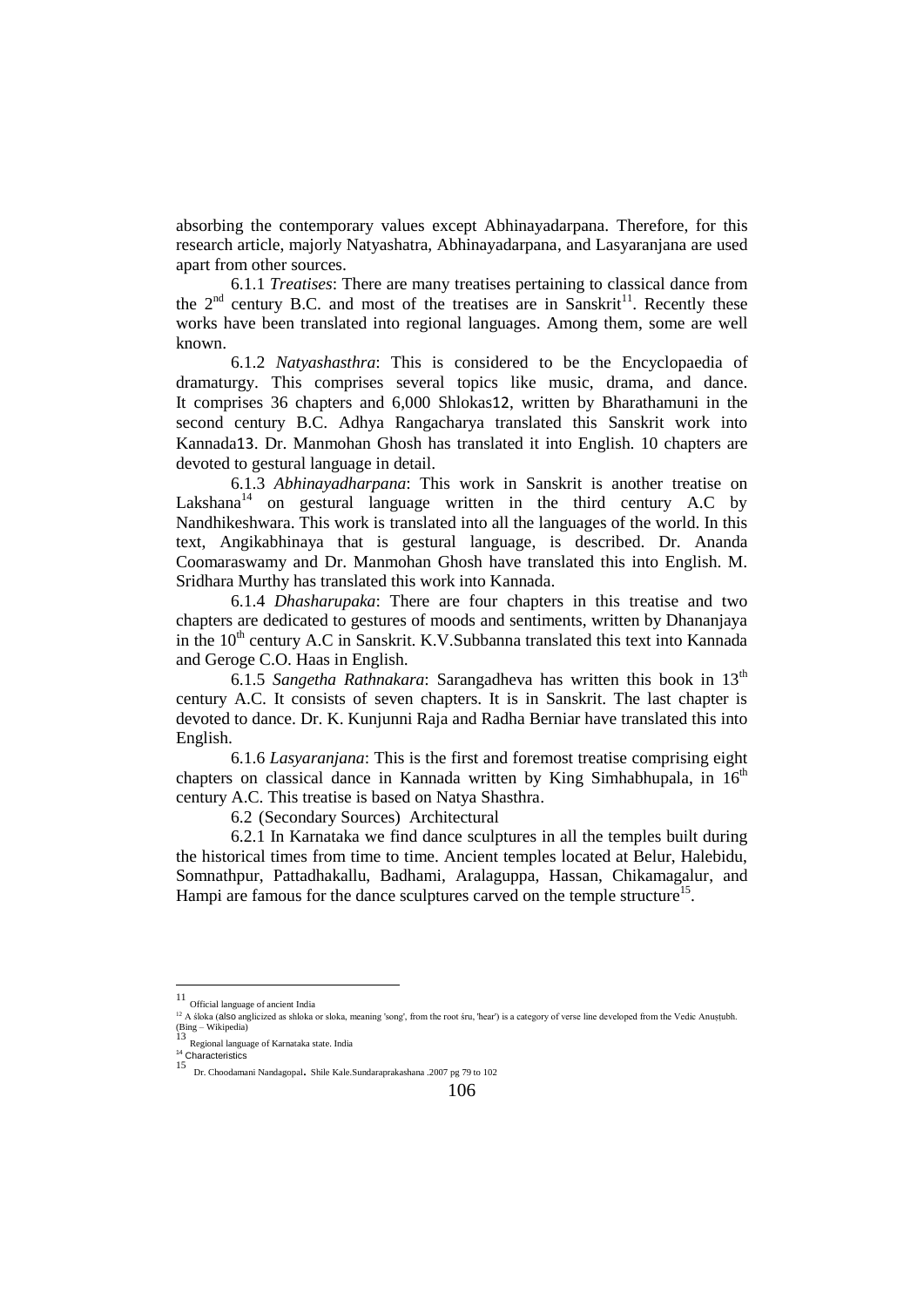6.2.2 Various gestures can be explored from the sculptures such as Nataraja, women dancing with Krishna, several dance postures, sculptures showing various musical instruments and deities of eight directions<sup>16</sup>.

6.3 Inscriptions: following inscriptions throw much light on dance**.**

- Arichalluru Inscription of 4<sup>th</sup> century A.C, Tamil Nadu. India
- Kudumiyamalai Inscription of  $7<sup>th</sup>$  century A.C, Tamil Nadu.
- Malayakovil or Malekovel  $-7<sup>th</sup>$  century A.C, Tamil Nadu.
- Pattadakallu Inscription  $-8<sup>th</sup>$  century A.C, Karnataka.
- Inscription of Someshwara Temple, Gadag, 15<sup>th</sup> century A.C, Karnataka.
- Hadagali Inscription  $-16<sup>th</sup>$  century A.C, Karnataka.

7. Data extracted from the Primary Sources: Abhinaya is the life breath of dance. Concealed thoughts can be revealed through Abhinaya. The word 'Abhinaya' derived from the Sanskrit words 'Abhi', which means 'towards' is added to the predicate 'Ne', which means 'giving'. There are four kinds of Abhinayas known as Chaturvidha Abhinaya; a) Angikabhinaya - expression through body movements, b) Vachikabhinaya - verbal expression, c) Aharyabhinaya - expression through make-up and costumes d) Sathvikabhinaya. - Facial expression. Of these four Abhinayas, Angikabhinaya focuses on body gestures. Hence, information is derived from Angikabhinaya.

7.1 Angikabhinaya<sup>17</sup> is of pivotal importance in dance. This Aangikaabhinaya is divided into three groups.

- *Anga* Major limb. In Anga, which is a chief variant of Aangikaabhinaya, expressions of face, hands, chest, elbows, waist, and feet are included. Some add neck in this division.
- *Prathyanga* Minor limb. Even this is another principal variant of Aangikaabhinaya. Expressions of six Angas are included in this division, namely: shoulder bones or shoulders, arms, back, stomach, thighs and knees. Some have added wrists, forearms and knee joints.
- *Upanga* Subsidiary limb. Under this category expression of eyes, eyebrows, eyeball, eyelids, nose, chins, cheeks, lips, teeth, tongue, face, head are explained. In some texts we find the saying 'Vadhanam Shiraha'.<sup>18</sup> But it is not included in many texts. Moreover, head, fingers and toes, forelegs and forearms have been described as Anganthara<sup>19</sup>. Description and usage of all these Angas have been given in treatises and commentaries, which are based on Natyashastra and Abhinayadarpana.
- Our ancients<sup>20</sup> have designed, experimented, practiced. Propagated and codified each part of the bodily movement for the purpose of effective communication since 200 B.C. It is a very wide-ranged and complicated

<sup>16</sup> Dr. Choodamani Nandagopal. Shile Kale.Sundaraprakashana .2007 pg. 151 to 204

<sup>17</sup> Natyavifhushi Prof. Jaya . Bharathanayam Text and Digest. 2009. pg no 123 to124

<sup>19</sup>In the divisions of head face also should be considered

<sup>20</sup> After angas or apart from Angas 20 Preceptors or Gurus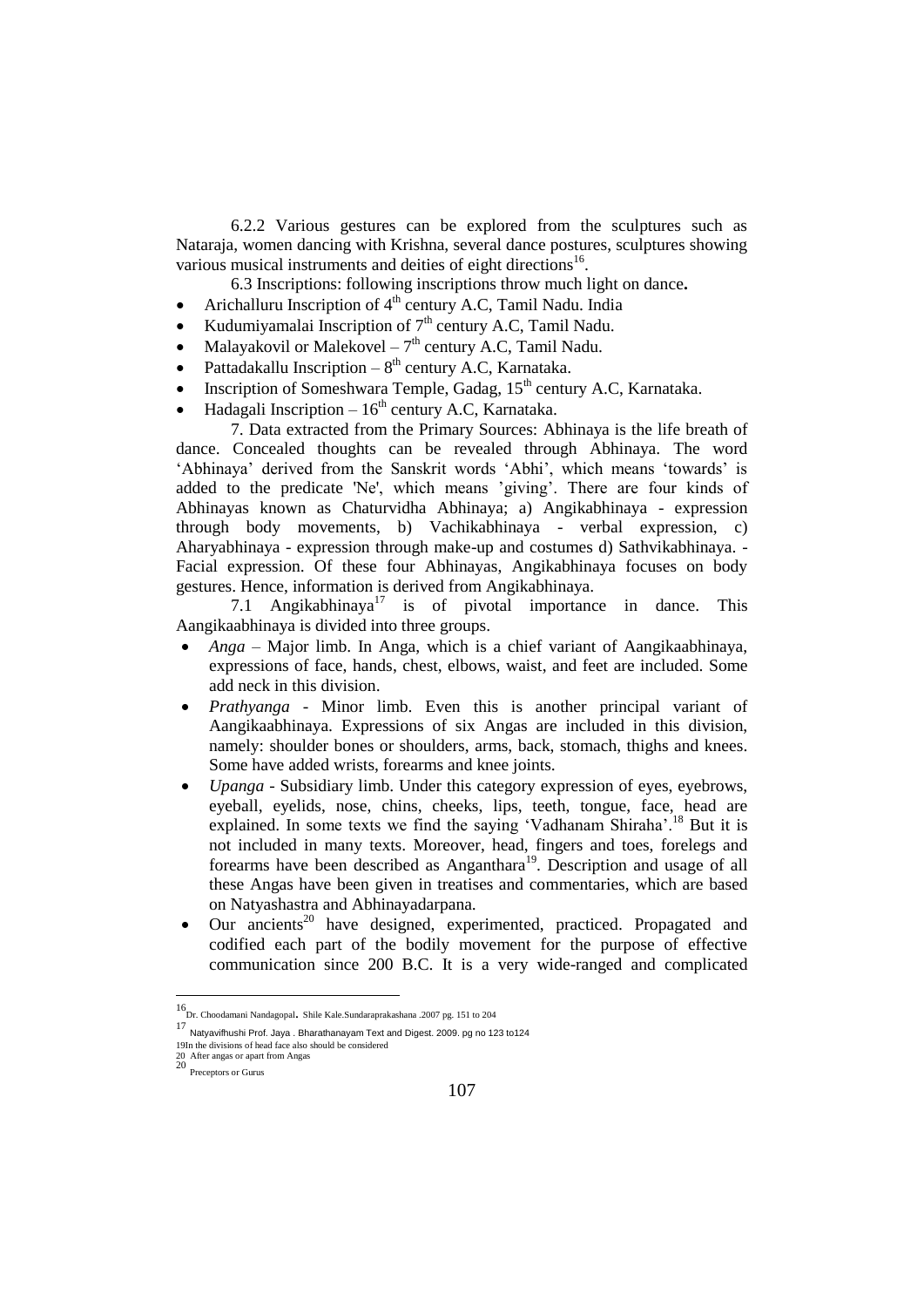subject. I strongly feel that a single life is not sufficient to study this subject in depth. Therefore, I have focused on five major limbs, which are used in all the walks of life. They are**:**

- *Shirobhedha* head movement and their usages;
- *Dhrushtibhedh*a movements of the glances, and their usages;
- *Grevabhedha* neck movements and their usages;
- *Hastha* hand gestures and their usages;
- *Paadhabhedha* leg movements and their usages.

Gestures explained under these five divisions are comprehensive, universal in nature and are used in all communications expressed by human beings. Therefore, this part of the source is dealt in detail:

7.2 Angikabhinaya as in Abhinayadharpana of Nandhikeshwara: Abhinayadharpana explains the above mentioned five major gestures in detail.

7.2.1 Shirobhedha: Head movements as in Abhinayadarpana: This is one of major limb in Anga, which is a major division of Aangikaabhinaya. There are 9 head gestures in Abhinayadarpana, 13 in Naatya Shastra and 19 in Laasya Ranjana along with their usages. One of the shloka from Abhinayadharpana says about the head movement as:

> Samam Udvaahitha Adhoomukha Aalolitham Dhutham || Kampithaschiva Paraavrutha Uthkshiptha Parivaahitham || Navadhaa Kathitha Sheersha Natyashastra Vichakshanai || Abhinayadarpana

English version of the shloka

- *Sama:* Keeping head straight without moving, shaking, lifting, bending is called Sama. Usages: In the beginning of dance, while praying, while showing arrogance, to show anger in love, while astonishment and in static posture.
- *Udhwaahitha:* Lifting up the head is called Udhwaahitha Shira. Usage: To see flag, moon, sky, mountain, flying birds, things, which are placed at high level.
- *Adhomukha:* Bending down the head is called Adhomukha Shira. Usages: To indicate shyness, sadness to for salutation, to show anxiety, fainting, to see the things placed on the ground.
- *Aalolitha:* Turning the head circularly is called Aalolitha Shira. Usage: In sleep, menace of evil spirits, intoxication, fainting, traveling, laughing.
- *Dhutha:* Turning the head left and right or side-to-side and vice-versa is known as Dhutha Shira. Usage: To see side to side, to say no, to indicate unwillingness, cold, fever, wonder, in sorrow, martial art, to take revenge, to call somebody from sideward.
- *Kampitha:* Shaking the head up and down very fast is called Kampitha Shira. Usages: To indicate anger, to say stop, to ask questions, to direct, to call, to evoke God, and to frighten.
- *Paraavrutha:* Turning the head backward is called Paraavrutha Shira. Usages: To order, in anger, shyness, to ignores, hair, bow and arrow or Archery and similar to these.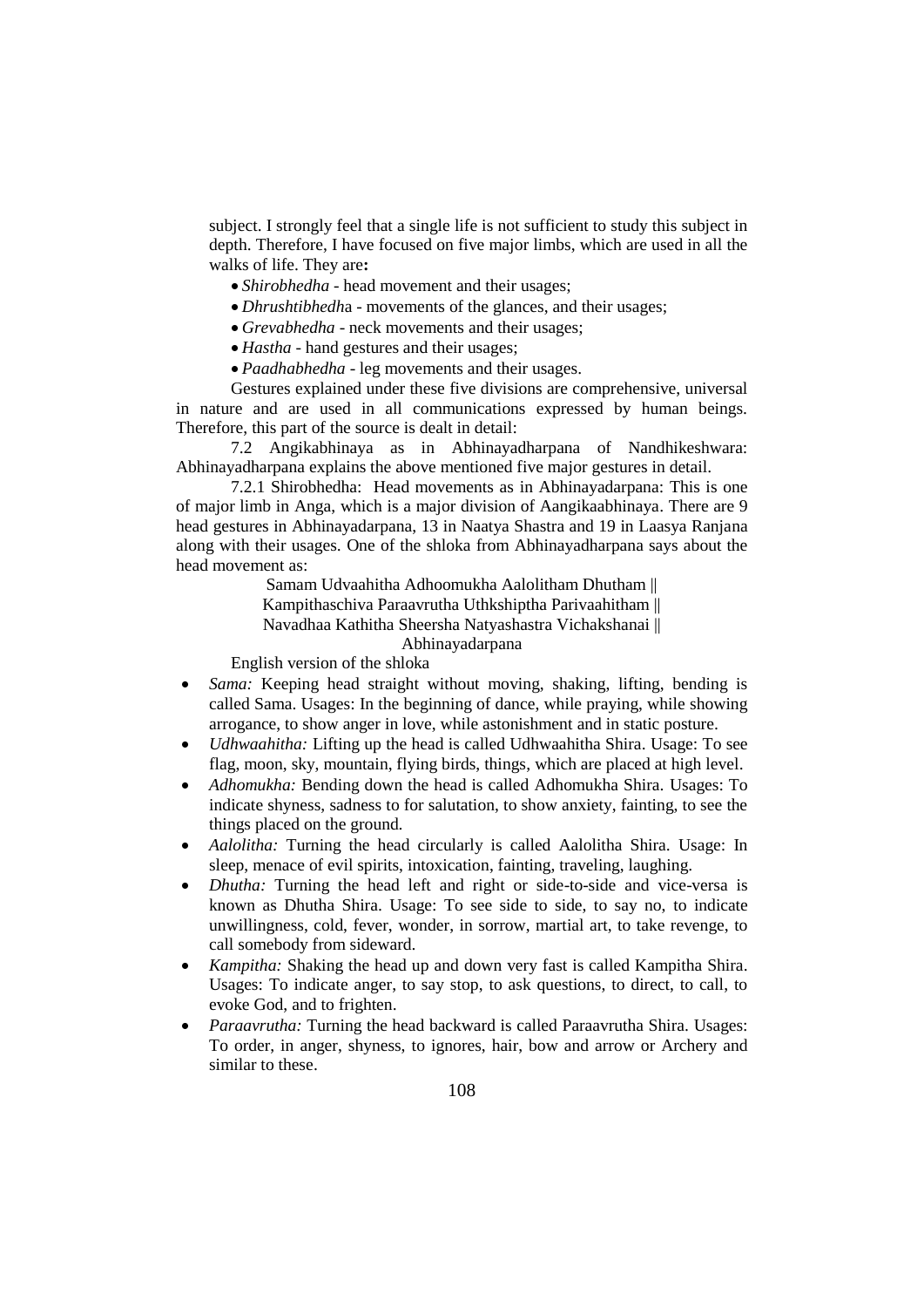- *Uthkshiptha:* Turning the head sideward a little and lifting it up is called Uthkshiptha Shira. Usages: To say take, come here, to protect, to show acceptance and similar to these.
- *Parivaahitha:* Moving the head like a fan while projecting it a little in the front and moving side-to-side is called Parivaahitha Shira. Usage: To indicate love, desire, to turn, to show Joy, to show acceptance to indicate alternative ideas.

7.2.1.1 Shirobhedha: Head movements as in Natya Shastra<sup>21</sup>: According to Naatya Shastra there are 13 head gestures, which are as it follows.

- *Akampitha:* Moving the head slowly up and down is called Akampitha Shira. Usage: To give suggestion, to teach, to question, to talk, to order.
- *Kampitha:* Moving the head very fast up and down repeatedly is called Kampitha. Usages: In anger, while arguing, to advise, while forcing, to indicate illness and in tolerance.
- *Dhootha:* Turning the head slowly left and right is called Dhootha Shira. Usages: In unwillingness, sad, wonder, assurance, to see sideward, to respect and in calmness.
- *Vidhootha:* Turning the head very fast right and left is called Vidhootha Shira. Usages: In cold, fear, fever, drinking alcohol.
- *Parivaahitha:* Turning the head repeatedly towards both sides. Usages: This head gesture is used in wonder, joy, ordering, intolerance, worry, concealment, love, etc.
- *Udhwaahitha:* Raising the head up at once is called Udhwaahitha Shira. Usages: To indicate self-confidence, pride, height, looking upward and similar to these this head gesture is used.
- *Avadhootha:* Bending the head down at once is known as Avadhootha Shira. Usages: To communicate news, worship, and converse, calls somebody near.
- *Anchitha:* Bending the neck a little towards a side is called Anchitha. Usages: To indicate fever, fainting, intoxication, anxiety and sorrow.
- *Nihanchitha:* Lifting up both the shoulders and bending the head towards one side is called Nihanchitha. Usages: To indicate arrogant woman, politeness, negligence, silent, affection, anger out of jealousy.
- *Paraavrutha:* Turning the head backwards is called Paraavrutha Shira. Usages: To turn the face back, to see backside.
- *Uthkshiptha:* Lifting up the head a little up is called Uthkshiptha Shira. Usages: To look at things above, while using holy weapons.
- *Adhogatha:* Bending the head downward is called Adhogatha. Usages: To show disrespect or humiliation, bending the head, in sorrow, etc.

 21 The NatyaSastra Of Bhraramuni Trans- By a board of Scholars – Satguru Prakashana -1986, pg 116 to 117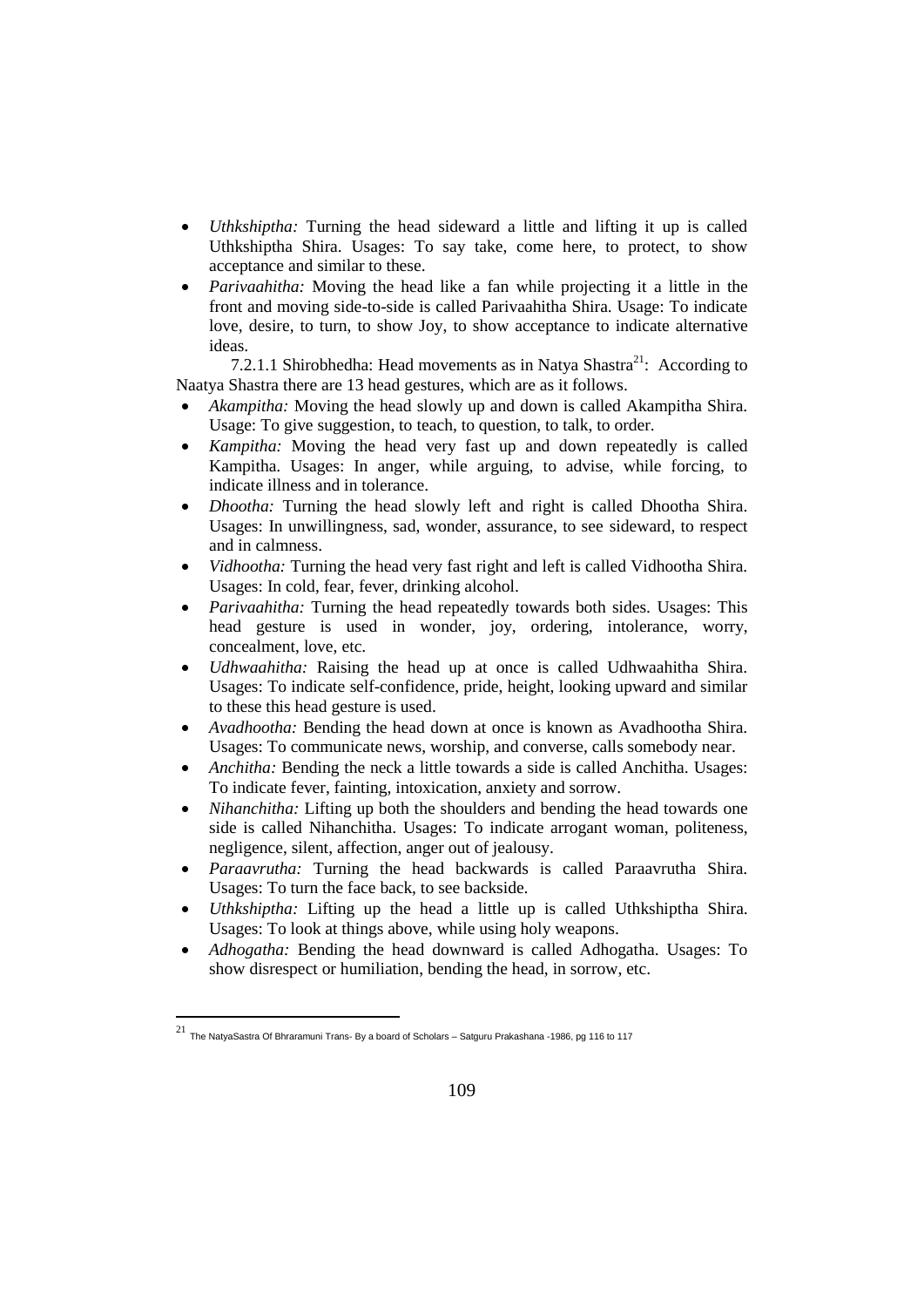*Parilolitha:* Turning the head on all sides. Usages: To indicate fainting, fever, intoxication, being captured by evil spirit, sleep.

7.2.1.2 Shirobheda as Laasya Ranjana: There are 19 kinds of head movements out of which 13 head movements are of the same as mentioned in Naatya shastra and sama is of Abhinaya Darpana. The remaining new five head gestures are as it follows:

- *Adhootha:* lifting the head sideward only once in Adhootha. Usages: To indicate self-admiration with pride, to justify, head weight, to see sideward.
- *Theeryagunnatha:* Turning the face  $15^{\circ}$  angle and lifting it up a little is called Theeryagunnatha Shira. Usages: To indicate the negligence on beloved one.
- *Skandhaanatha:* placing the head on the shoulder is called Skandhaanatha. Usages: To indicate sleep, intoxication, fainting anxiety, etc.
- *Araathrika:* Touching the head with both shoulders and walking is called Araathrika. Usages: To indicate happiness, expressing other opinion and other similar gestures.
- *Paarshwaabhimukha:* Turning the head crosswise and lifting up a little is called Paarshwaabhimukha Shira. Usages: To indicate reject and to see sideward.

7.2.2 Ghreevabhedha – Neck Movement as per Abhinayadharpana: Generally, neck movements follow the head movement. However, dance preceptors have designed and classified various neck movements, which are entirely different from the head movements. In Abhinayadarpana the neck is included in Anga whereas in other treatises this is included in Prathyanga. According to Abhinayadarpana there are four neck movements. They are Sundari, Thirascheena, Parivarthitha, and Prakampitha.

> Sundaree cha Thiraschina Thathaiva Parivarthithaa || Prakampithaa cha Bhaavagnergneya Greevaa Chathurvidha || Abhinayadarpana

- *Sundari:* Moving the neck crosswise towards right and left in a graceful manner is called Sundari. This is called 'Addami' in dance language. Usages: To indicate the beginning of love, efforts, perfection, width, joy and beginning of dance.
- *Thirascheena:* Moving the neck up towards both sides like a serpent glides. Usages: To indicate the use of sword and gliding of a serpent.
- *Parivarthitha:* Turning the neck towards both sides like a half moon shape (crescent). Usages: To indicate and adapt in dancing, in graceful dance, to kiss.
- *Prakampitha:* Moving the neck like a dove is called Prakampitha. Usages: To say you and I, in folk dance swinging Joola and in love.

Ghreevabhedha – Neck Movement as per Natya Shastra<sup>22</sup>: Nine types of neck gestures are explained in Natya Shastra.

 $^{22}$  The NatyaSastra Of Bhraramuni Trans- By aboard of Scholars – Satguru Prakashana -1986, pg 130 to131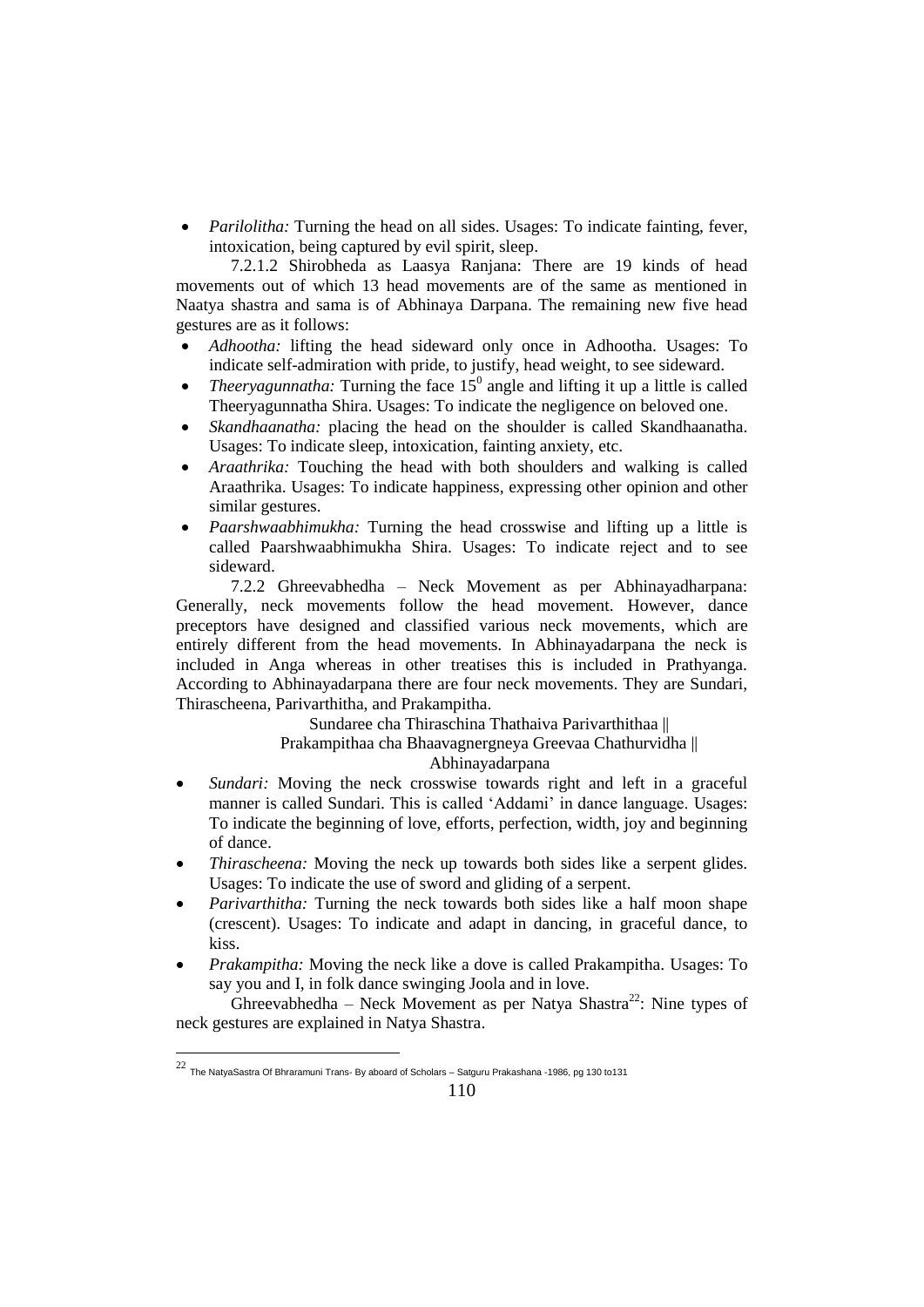- *Sama:* Keeping the neck normal and straight as usual. Usages: To indicate normal position, in meditation, in chanting slokas.
- *Nivrutha or Vivrutha:* Turning the straight neck is called Nivrutha. Usages: To indicate going to one's own place and standing in front of somebody from their own place.
- *Valitha or Vaahitha:* Lifting up the neck sideward, which is bent down, is called Valitha. Usages: To see things that are placed sideward up, looking with pride or neglect.
- *Rechitha:* Turning the neck excessively to make it look like churning is called Rechitha. Usages: To indicate which is shaking, churning, in illusion, to show grace in dance.
- *Kunchitha:* Bending the neck slightly as if it is folded is known as Kunchitha. Usages: To denote plea to save the neck from something, heavy on the neck.
- *Anchitha:* Slacken the neck: stretching it little front and looking up is called Anchitha. Usages: While knotting the hair after combing, while coming, while pulling the hair and while looking up.
- *Thryasya:* Bending the neck close to the shoulder bone is called Thryasya. Usages: To indicate misery, looking aside, excessive burden.
- *Natha:* Bending the neck forward is called Natha. Usages: To wear the neck ornaments, garlands and while placing the hand on the others neck.
- *Unnatha:* Lifting up the neck is called Unnatha. Usages: To show the neck ornaments, to see up and to see the road at the distance.

Ghreevabhedha – Neck Movement as per Lasyaranjana: It follows Natyashastra while explaining Ghreevabheda.

7.2.3 Hasthaa – Hand Gestures: The Hand Gestures, which accompany the recitation of the Hyms and Mantras are called Mudras and some say that 'Mudra' is of Persian origin and it means seal. The Tantrik<sup>23</sup> school says that Mudra derived from the world 'Mud' that means bliss. This bliss is attained through the divine power of Mudra or hand gesture, which emphasis and intensifies the concentration. These are the source of pleasure. Performance of Mudra purifies, energizes and divinizes the spiritual aspirant in a similar way as the recitation of the Mantra. Based on these aspects and recognizing the importance of hand gesture in nonverbal communication, our ancient preceptors have designed hand gestures and their usages, which play a vital role in communication in general and in Indian classical dances in particular. Thus, expressive and meaningful hand movements are called Hastha in dance fraternity, which communicate a thought or feeling and can express extreme joy or unexplainable grief. One can express all kinds of emotion, imagination and subject through these gestures. These hand gestures contribute to the understanding of the dance, accompanied by the foot work, body

<sup>23</sup> Tantric can refer to - Tantra, especially Hindu Tantra and tantric yoga. Tantra, hence "principle, system, doctrine", from the two root words tanoti "stretch, extend, expand", and trayati "liberation (Bing – Wikipedia)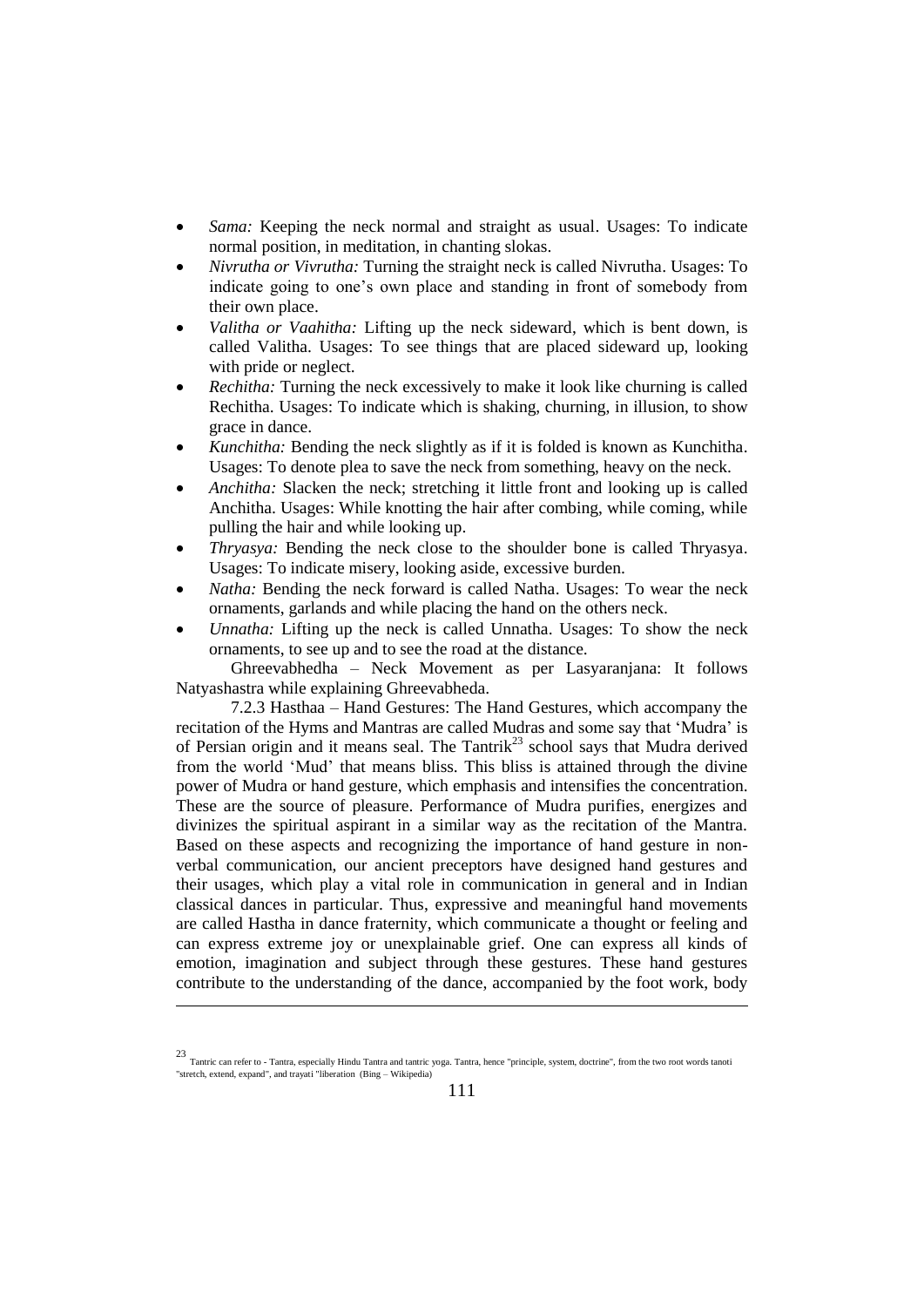movements, posture and facial expressions. It conveys the meaning of a song. The important feature of the Indian classical dance is the use of hand gestures by the artist as a shorthand sign language to narrate the moods and sentiments. Hand gestures are universal and serve as words in language. May be this is the reason, why Plato quotes Socrates saying as **"**If we hadn't a voice or a tongue and wanted to express things to one another, wouldn't we try to make a sign by moving our hands?" – Plato's Cartylus,  $5<sup>th</sup>$  century BC".

Divisions of Hand Gestures: These Hasthas are divided into three categories, namely Samyutha, Asamyutha, and Nruthahasthas. Single or separated hand gestures are called Asamyutha Hastha. Double or combined hand gestures are called Samyutha Hastha. Decorative hand gestures are called Nrutha Hasthas. According to Nandhikeshwara, there are 28 Asamyutha Hasthas and 24 Samyutha Hasthas and 13 Nrutha Hasthas. These Hasthas have their own usages, which are very useful to express feelings and emotions. Asamyutha and Samyutha Hasthas are called expressional hand gestures. Recognizing the importance of these gestures, all the commentators of the post Natya Shastha period evolved new hand gestures like Devatha (Gods), Dashavathara (10 incarnation of Vishnu), Bhandavya (Relationships), Sankara (Complex), Nanartha (multiple meanings), Nadhi (River), Parvatha (Mountain), Navagraha (nine planets), Ragaragini<sup>24</sup>, Nakshathra (Stars), Nayaka, Nayaki Bhava (Emotions of Hero & Heroine Chathurvarna (four caste system) Varnavishesha (colours) Vayomaana (Age) Kaalamaana (Time) Ruthumaana (seasons). Jaathi (caste) Pushpa (flower), Vedha<sup>25</sup>, Chathuropaaya (four strategies), Panchabhootha (five elements. To learn these hand gestures one should master Hastha Karanas (action), Pranas (life force), Sancharas (Movements), Kshethra (Area) and Hastha Karmas (Duty). Bharatharnava<sup>26</sup> explains in detail about these gestures. Each gesture has number of usages.

Divisions of Hand gesture as per Natya Shastra: Natya Shastra also divides hand gestures into three divisions as mentioned above. They are 24 Aasamyutha Hasthas, 13 Samyutha Hasthas and 30 Nritha Hasthas. All the Gurus<sup>27</sup> evolved new hand gestures, experimented, propagated codified them in texts along with their usages. Among them Hastha Mukthavali of Shubhankara, Balaramaa Bharatha and Narthana Nirnaya are very important texts on hand gestures. To understand these hand gestures and their usages, it is necessary to know modes, method of practicing and placing them. Again, the Study of hand gesture is a vast and wide ranged subject as mentioned before. Only portion of a few divisions has been considered to support the views of this article.

7.2.4 Asamyutha Hasthaa (Non – combined or single hand gesture): According to Abhinayadharpana, there are 28 Asamyutha Hasthaas, namely: 1) Pathaka 2) Thripathaka 3) Ardha Pathaka 4) Kartharemukha 5) Mayura 6) Ardha Chandhra 7) Arala 8) Shukathunda 9)Mushti 10) Shikhara 11) Kapitha 12)

<sup>&</sup>lt;sup>24</sup> A traditional melodic type in Hindu music, consisting of a theme that expresses an aspect of religious feeling and sets forth a tonal system (Bing –

Wikipedia) <sup>25</sup> The Vedas are the four ancient Indian collections of hymns (c. 2000–1100 BCE) – Bing Wikipedia A text on dance by Nandikeshwara

 $27$  1. Hinduism. a preceptor giving personal religious instruction. 2. An intellectual or spiritual guide or leader.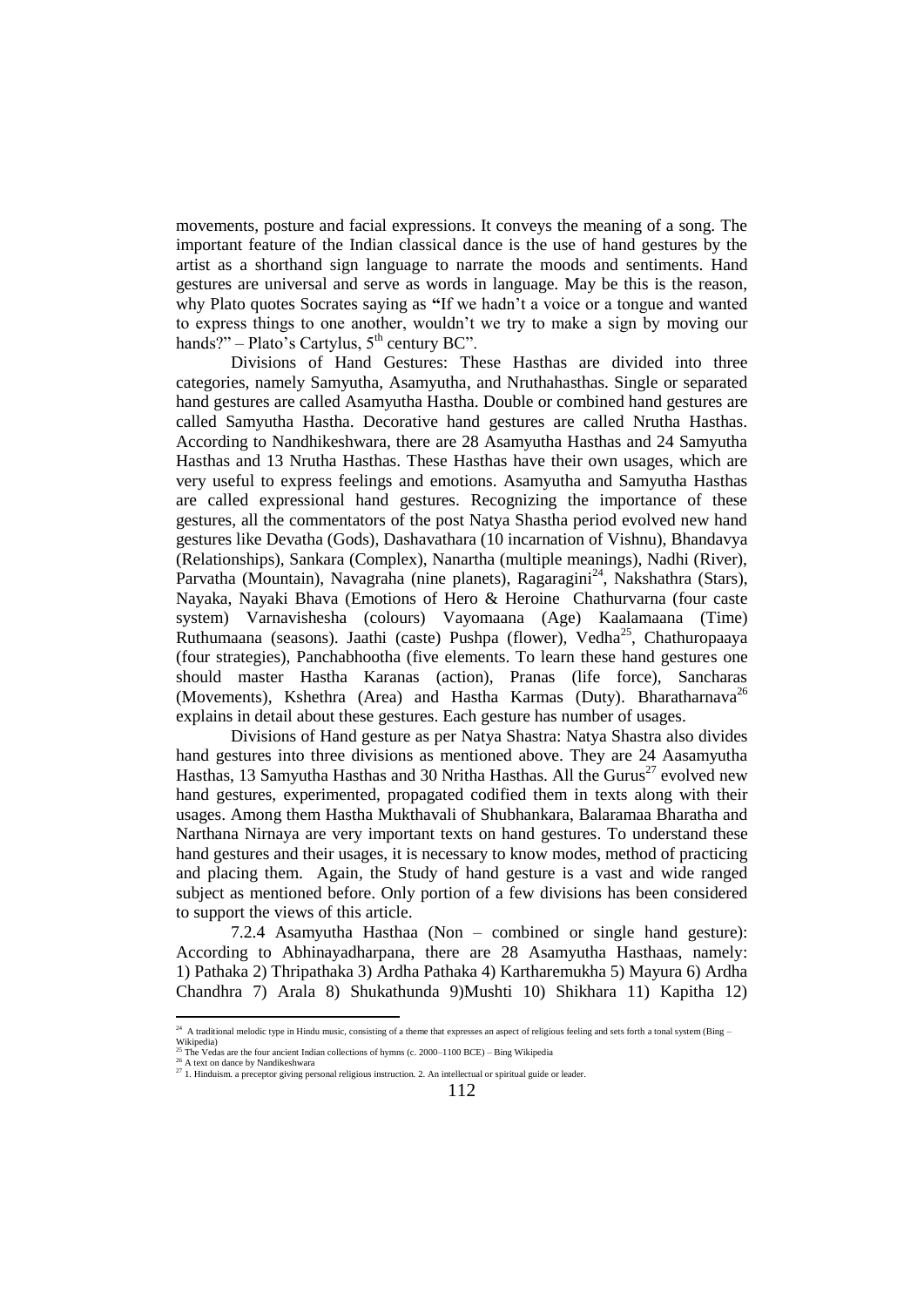Katakamukha,13)Suchi,14)Chandhrakala,15) Padhmakosha 16) Sarpashersha 17) Mrigashersha 18) Simhamukha 19) Langula 20)Alapadhma, 21) Chathura 22) Bhramara 23) Hamasasya2 4) Hamsapaksha 25) Sandhamsha 26) Mukula 27)Thamrachuda 28) Thrishula.

Pathaka Thripathako Ardhapathaka Kartharemukhaha || Mayurakhyo Ardhachandhra Arala Shukathundakaha || Mushtischa Shikarakascha Kapittha Katakamukhaha || Suchi Chandhrakala Padhmakosha Sarpashirasthatha || Mrughashersha Simhamukho Kangula Alapadhmaha || Chathuro Bhramaraschaiva Hamsasyo Hamsapakshakaha || Sandhamsho Mukulaschaiva Thamrachuda Thrishulakaha || Ashttavimshathi Hasthanamevam Namani Vaikramath *||* Abhinayadharpana

Pathaka: Bending the thumb while joining it with the index finger and stretching the remaining fingers straight by joining them is called Pathaka Hastha. The usages are: Natyarambhe varivahe vane vasthu Nishedhane || Kuchasthale Nishayancha Nadhyam Amaramandale || Thurage Khandane Vayou Shayane Gamonodhyame || Prathapecha Prasadhecha Chandhrikayam Ghanathape || Kavatapatane Saptha Vibhakthyarthe Tharangake || Vedhipravesha Bhavepi Samathve Changaragake || Athmarthe Shapathechapi Thushni Bhavasyadharshane || Ashervadha Kriyayancha Nripashrestasya Bhavane || Thadapathrecha Khetecha Dhravyadhi Sparshane Thatha || Thathra Thathrepi Vachane Sindhouthu Sukruthi Krame || Sambhodhane Purogepi Khadgha Rupasya Dharane || Thathra Mase Samvathsare Varshe Dhine Sammarjhane Thatha || Yevam Artheshu Yujyanthe Pathaka Hastha Bhavana || Abhinayadarpana

Asamyutha Hastha (Single hand gestures as in Abhinayadarpana) (Fig. 1).



**Figure. 1 Usages of single hand gestures: Each of the gestures has number of usages. Here effort is made to explain usages of a few gestures, as explained by Abhinayadarpana.**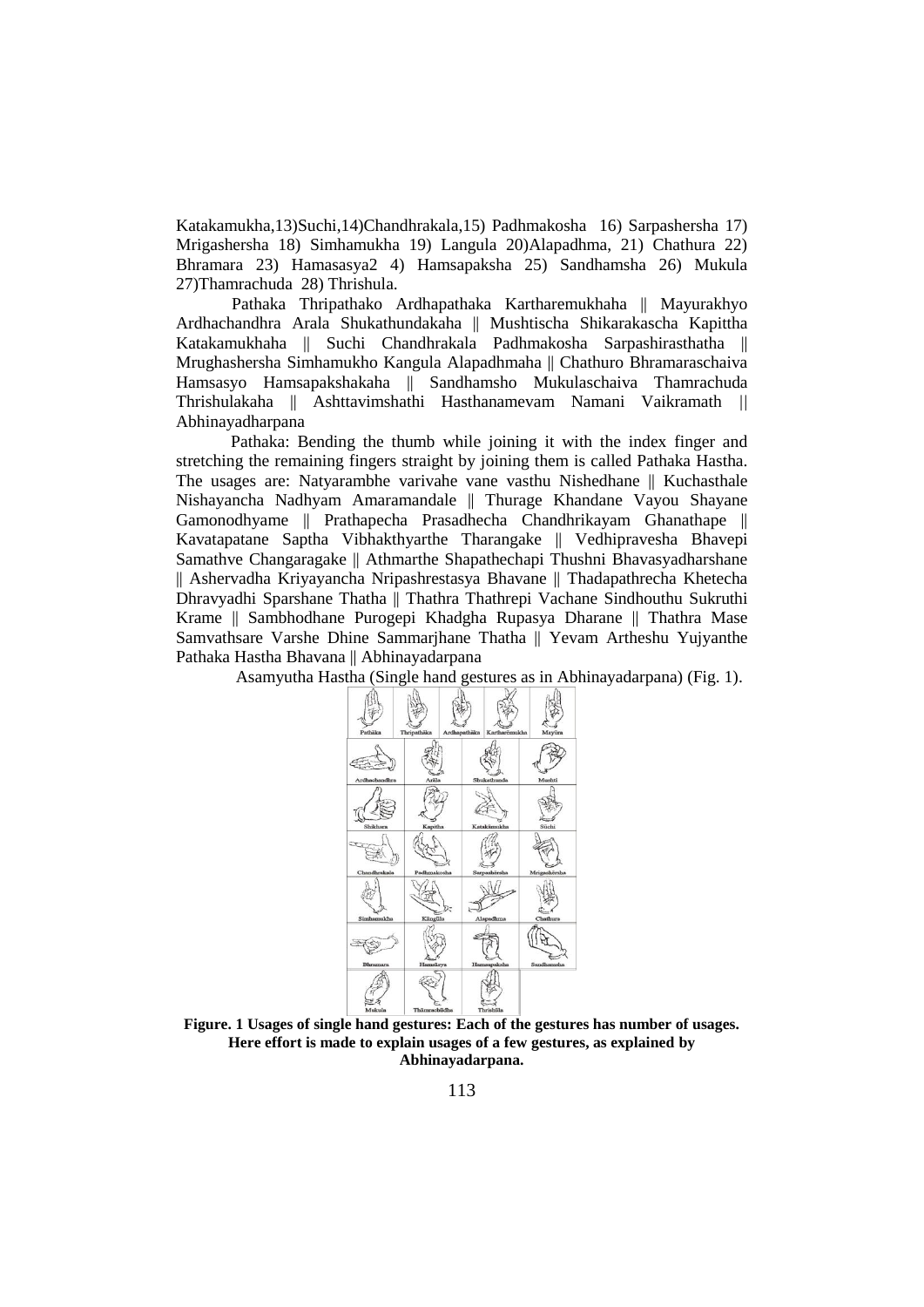Meaning:

Natyarambha: Beginning of dance, Varivahe: Cloud, Vane (forest), Vasthunishedhane (To say no), Nisha (Night), Nadhi (River), Amaramandale: (Celestials abode), Thurage (Horse), Khandane (Chapping / cutting), Vayu (Air), Shayane (Sleeping) , Gamanodhyame: (Trying to move forward), Prathapa (Valor), Prasadha - Compassion, Chandhrika (moonlight), Ghanathape (hot sun), Kavatapatane(opening and closing the door), Sapthavibhakthyarthe (denoting seven cases), Tharanga (waves), Vedhi Pravesha : (entering the street), Samathva (levelling), Angaragake: (Applying something), Athmarthe (To say I), Shapathe (Promise), Thushnebhava (Silence), Ashervadha (Blessings), Nripashreshta (Eminent King), Thadapathra (Palm leaf), Khete (Shield), Dhravyahdhispharshane (Touching oil and so on), Thathra Thathrepi Vachane (This, that, to say here, there), Sindhou (sea), Sukruthi Krame (good work), Sambhodhane (Addressing), Purogepi (Entering the city), Khadga Rupasya Dharane (Hold the sword), Mase (Month), Samvathsare (Year), Varshadhene (Rainy day), Samarajane (Sweeping)

Sarpashersha: Usages: Chandhane Bhujange Mandhe Prokshane Poshanadheshu || Dhevarshya Udhakadhaneshu Hyasthale Gajakumbhayo || Bhujasthaleshu Mallanam Yujyathe Sarpasherhakaha. Abhinayadharpana

This hand gesture is used to indicate sandal paste, snake, in slow motion, to purify, to protect.

Mrigashersha: Usages: Sthrenamarthe Kapolecha Krama Maryadhadhorapi || Bhethe Vivadhe Nepathye Avasecha Thripundake || Mukhamukhe Rangavalyam Paadhasamavahanepicha || Sarvasammelane Karye Mandhire Chathradharane || Sopane Paadhavinyase Priyahwane Thathaivacha || Sancharecha Prayujyetha Bharathagamakovidaihi *||* Abhinayadharpana

This gesture is used to indicate woman, cheeks, to respect, in fear, in argument, face to face, house, to hold the umbrella.

Simhamukha: Usages: Vidhrume Moukthike Chaiva Sughandhe Alakasparshane || Akarnanecha Prushathi Moksharthe Hrudhisamsthethaha || Home Shashe Gaje Dharbhachayane Padhmadhamani || Simhanane Vaidhyapakashodhane Simhavakthrakaha. Abhinayadharpana

This gesture is used to indicate coral, pearl, scent, hair lock, to hear, to show the rabbit, elephant.

7.2.4.1 Samyutha Hastha (combined or joined hand gesture): Combined hand gestures are called samyutha Hathaaa. There are 24 Samyutha Hasthas according to Abhinayadharpana. They are: Anjali, Kapotha, Karkata, Swasthika, Dola, Pushpaputa, Uthsanga, Shivalinga, Katakavardhana, Karthariswasthika, Shakata, Shanka, Chakra, Samputa, Pasha, Kilaka, Mathsya, Kurma, Varaha, Garuda, Nagabandha, Katwa, Berunda and Avahitha) and 13, according to Natya Shasthra.

Samyutha Hastha: Anjalishcha Kapothashcha Karkata Swasthikasthathaha || Dola Hastha Pushpaputa Uthsanga Shivalingakaha || Katakavardhanashchaiva Karthareswasthikasthathaha || Shakata Shankha Chakroucha Samputa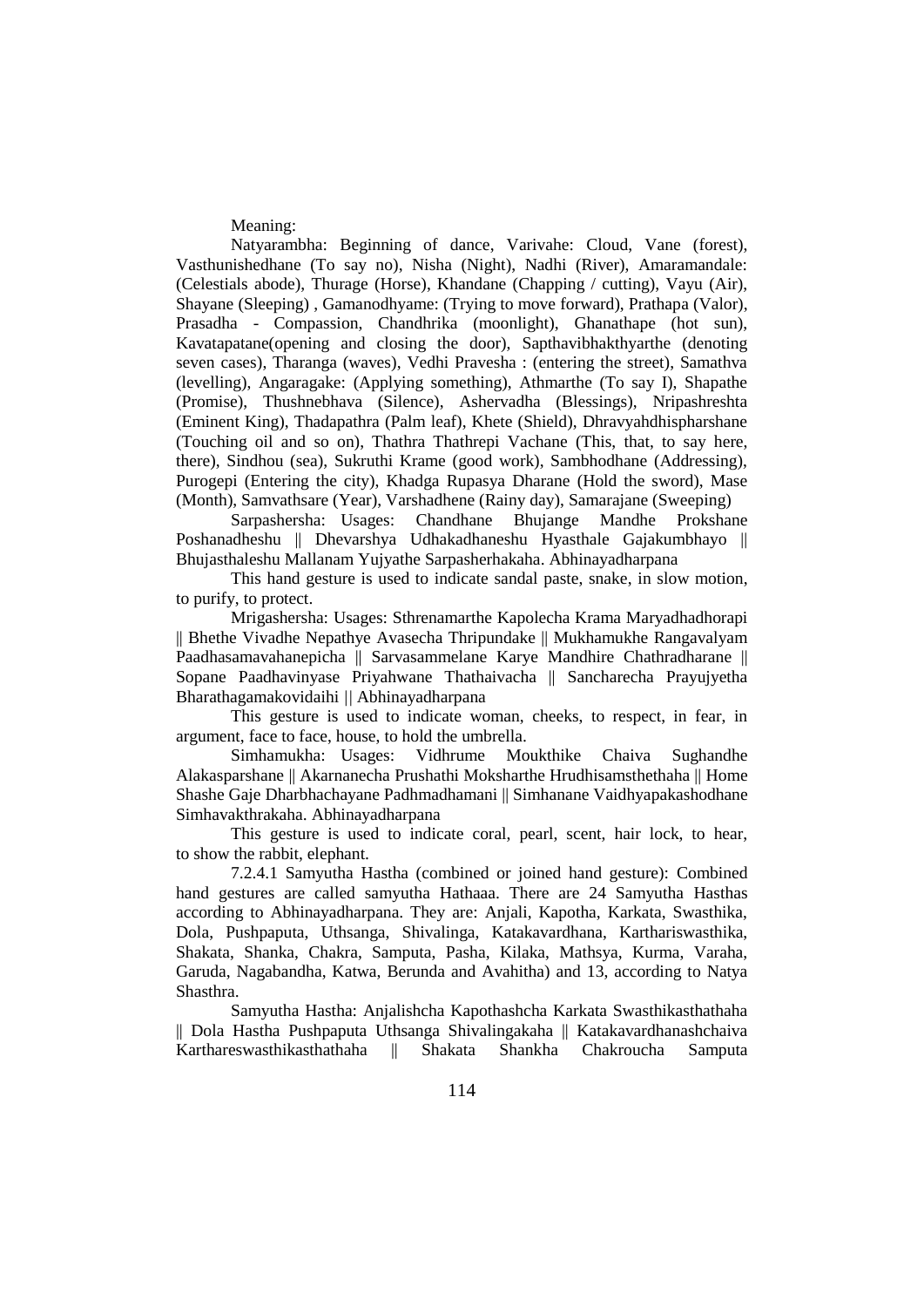Pashakelakou || Mathsya Kurma Varahascha Garudo Nagabhandhakha || Khatva Bherundakashcha Avahitha Thathaivacha || Chathurvimshathi Sankyaka Samyuthaha Kathithaha Karaha||– Abhinaya Dharpana.

Here effort is being made to explain usages of a few gestures, as explained in Abhinayadarpana (Fig. 2).



**Figure 2. Samyutha Hastha (Combined hand gestures as in Abhinayadarpana)**

Anjali Hastha: Usages: Dhevathaguru Vipranam Namaskare Anukramath || Karyashiromukhorassu Viniyojya Anjalikaraha.

If the Anjali Hasthaa is held up above the head, it means salutations to God, if held in front of the face, it means salutations to receptors, if held in front of the chest, it is to elders and spectators, if held below the chest, it means salutation to commoners. This hand gesture is used to denote cutting and to sleep also.

Kapotha: Usages: Pramana Gurusambhasha Vinayangikruthashwayam || To promise, converse with the guru, receiving with humbleness,

Uthsanga: Usage: Alinganecha Lajjayam Angadhi Pradharshane || Balanam Shikshanechaya Uthsango Yujyathe Karaha

To embrace, to shoe shyness, to show the body, to protect the child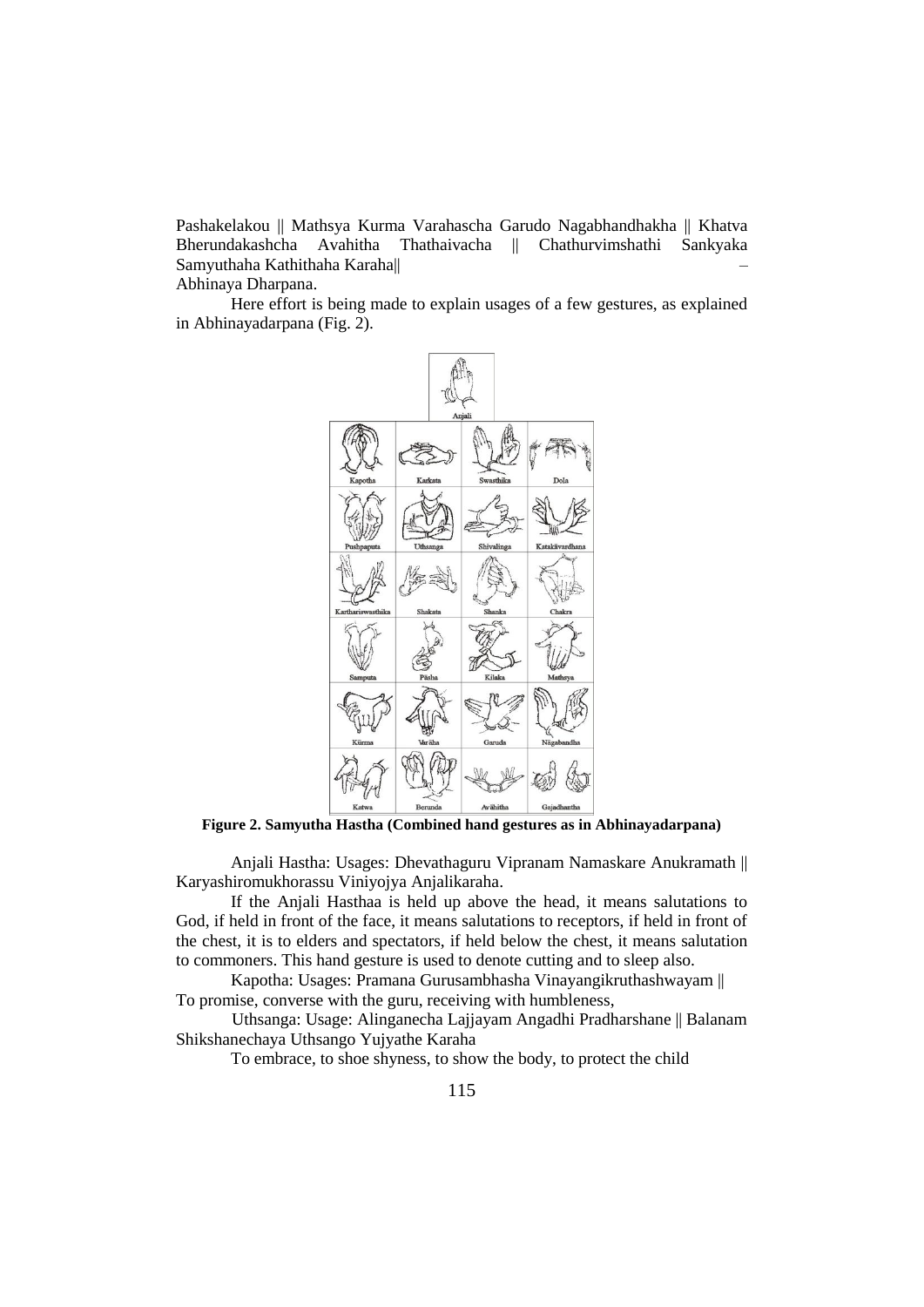Karkata: Usage: Samuhadharshane Thundhadharshane Shankhapurane || Anganammotane Shakhonnamane cha Niyujyathe ||

To show the crowd, the stomach, to blow the conch, for wriggling, bending the branches

Khatva: Usage: Khatva Hastho Bhavadheshaha Khatvadhishu Niyujyathe To show the cot and Palanquin

Avahitha: Usage: Shrungaranatane Chaiva Lelakandhukadharane || Kucharthe Yujyathe soyamavahitha Karabhidhaha ||

In graceful dance, playing the ball gracefully.

7.2.4.2 Nrittha Hasthaa (Decorative hand gestures): This is a third category of hand gestures, which is mainly used in embellishing the dance as decorative element. Therefore, I have not spoken about this category, as their usages are limited in multi cultural communication.

7.2.5 Paadha Bhedha – Leg movement<sup>28</sup>: Mandala, Sthanaka, Bhramari and Paadhacharis are described in detail in Natyashasthra as part of the leg movements. The descriptions given in Sarangadheva's 'Sangetha Rathnakara and Natyashasthra are basically identical. But these are described in Nandhikeshwara's Abhinayadharpana in a different way. Simhabhupala's 'Lasyaranjana' divides these Charis under four heads.

They are: 1. Maargi Bhuoma Chari, which are 16 in number 2. Maargi Akasha Chari, which are 16 in number 3. Dheshiya Akasha Chari, which are 19 in number 4. Deshi Bhuoma Chaari, which are 35 in number. Apart from these Charis we have reference for Kuttana Charis in Kohala's<sup>29</sup> works. Bharathanatyam is practiced mostly in accordance with the description of Abhinayadharpana. Hence, these are described as in Abhinayadharpana. According to Abhinayadharpana, Paadhabhedhas are of four kinds: Mandala, Uthplavana, Bhramari, and Paadhachari.

Padabhedas according to Nandikeshwara's Abhinayadarpana: Mandalothplavanechaiva Bhramari Paadhacharika; Chathurtha Paadhabhedhasyu Thesham Lakshnamuchyathe || Abhinayadharpana

Mandala: Mandala is one of the Paadha Bhedhas according to Abhinayadharpana. Mandala means sitting or standing poses of the body. There are 10 kinds of Mandalas: Sthanakanchayathaleda Prenkhanam Prerethani; Prathyaledam Swasthikancha Motitham Samasuchika; Parshwa Suchethicha Dhasha Mandalanerithaniha *||* Abhinayadharpana

They are Sthanaka, Ayatha, Aleda, Prenkhana, Preritha, Prathyaleda, Swasthikha, Motitha, Samasuchi, Parshwasuchi.

 *Sthanaka:* Placing Ardhachandhra Hasthas on their respective sides of the waist and standing on the Samabhangi is Sthanaka.

<sup>28&</sup>lt;br>Natyavidhushi Prof. Jaya, Bharathanatyam Text and Digest,3<sup>rd</sup> edition , 2009 pg 120 to 123

<sup>29</sup> Disciple of Bharathamuni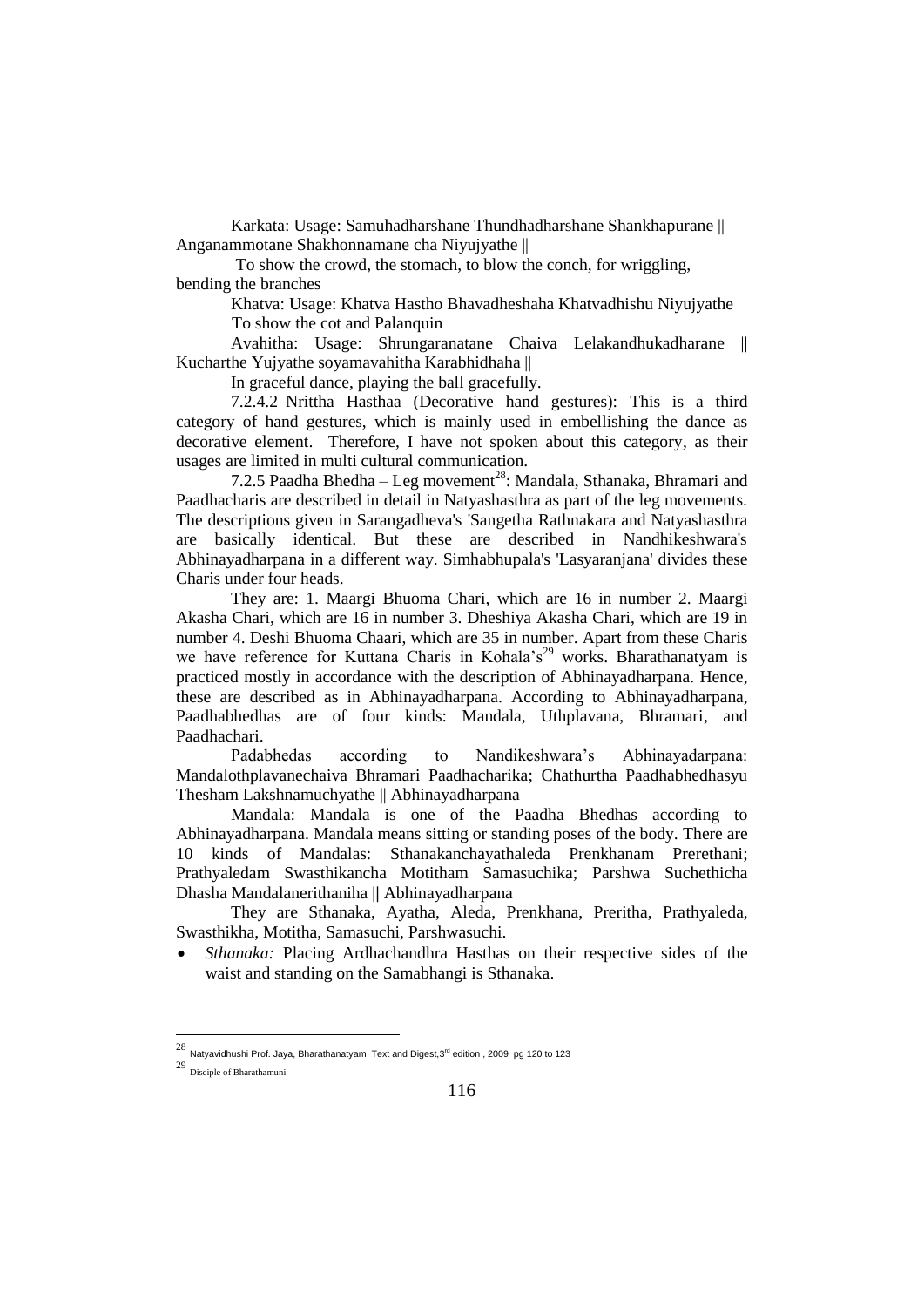- *Ayatha:* Standing in Chathurasra pose with a gap of two inches between the feet and bending the knees downward is called Ayatha Mandala or Aremandala or Aremandi Sthanaka.
- *Aleda:* Placing the right leg towards right at 45 degree angle by stretching it on the heel in Aremandi Sthanaka and holding the left Shikhara and the right Katakamukha in front of the chest is called Aleda Mandala.
- *Prenkhana:* Standing on a leg and placing the toes of the other leg nearer to its heel and holding Kurma hastha in front of the chest is called Prenkhana Mandala.
- *Preretha:* Stamping the floor forcefully by a leg and sitting on it with Shikara Hastha and stretching the other leg sideward along with the hand with Unmukha<sup>30</sup> Pathaka is called Preretha Mandala.
- *Prathyaleda:* Performing Aleda Mandala on the left side is called Prathyaleda.
- *Swasthika:* Placing the right leg in front of the left leg and standing while crossing the hands at their wrist and holding in front of the chest is called Swasthika Mandala.
- *Motitha:* Sitting in Purnamandi<sup>31</sup> and performing Mandiadavu<sup>32</sup> one after the other with stretched Pathaka hands in their respective sides is called Motitha.
- *Samasuchi:* Sitting in Purnamandi and touching the toes and the knee joint one after the other is called Samasuchi.
- *Parshwasuchi:* Sitting on toes and touching the floor only by one knee is called Parshwasuchi.

7.2.5.2 Sthanaka Mandalas: Standing Pose: There are six kinds of Sthanaka Mandalas. They are: Samapadha, Ekapadha, Nagabandha, Indhra, Garuda and Brahma Sthanaka. Samapadhancha Ekapadham Nagabhandha Thathahparam || Indhrancha Garudanchaiva Brahmasthanamithikramath || Abhinayadharpana

- *Samapadha:* Standing on samabhangi i.e., joining the legs and feet or standing erect while placing the hands on the waist is Samapadha. This Sthanaka is useful to denote gods and goddesses stance.
- *Ekapadha:* Standing on the right leg and placing the left foot on the right knee or vice versa is called Ekapadha Sthanaka. Usages: in penance and meditation.
- *Nagabhandha:* Standing and twisting on one leg around the other leg and placing one hand around the other hand is called Nagabhandha Sthanaka, which denotes the serpent pair.
- *Indhra:* Standing in Ekapadha Sthanaka and placing the Thripathaka Swastika gesture above the head is called Indhra Sthanaka.
- *Garuda:* Bending the left leg in a knelt down position and stretching the right leg backward and sitting on the left leg while stretching the hands sideward is called Garuda.

 30 Palm inside

<sup>31</sup> Sitting on the ground on toes

<sup>32</sup> Steps done using the knee joints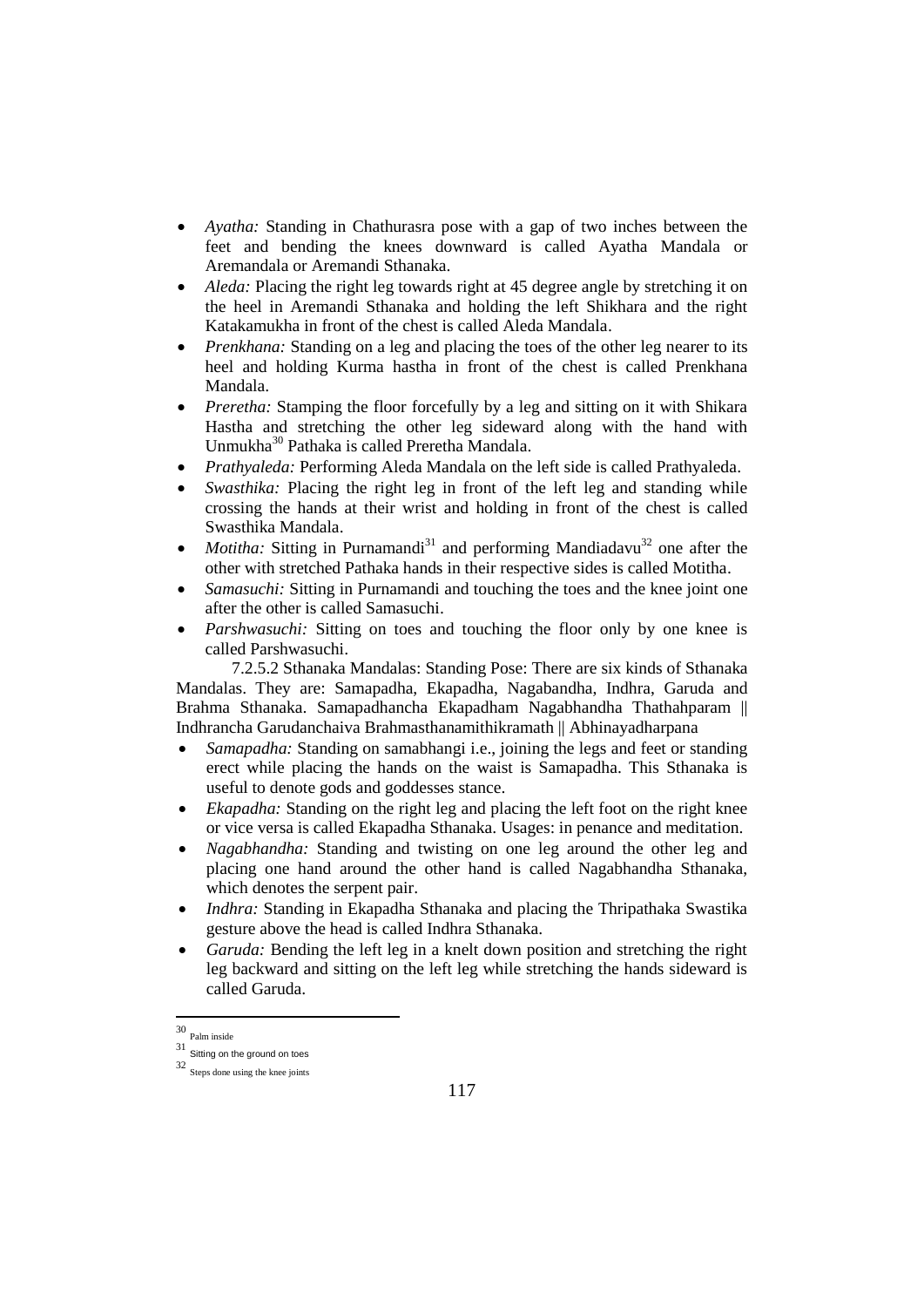*Bramhasthanaka:* Padhmasana posture is called Bramhasthanaka. Thus we have 10 Mandalas and six Shanakas altogether.

7.2.5.3 Bhramari: Bhramari means turning. This is one of the Padha Bhedhas according to Abhinayadharpana. They are of seven types, namely: Uthplutha, Chakra, Garuda, Ekapadha, Kunchitha, Akasha and Anga. Uthplutha Bhramari Chakra Bhramari Garudabhidha; Thathaikapadha Bhramari Kunchitha Bhramari Thatha; Akasha Anga Bhramari ||Abhinayadharpana.

- *Uthplutha Bhramari:* Standing in Sama Padha and turning the body is called Uthplutha Bhramari.
- *Chakra Bhramari:* Sliding the legs on the ground with Thripathaka Hasthas and rotating the body while sliding the legs circularly is called Chakra Bhramari.
- *Garuda Bhramari:* Placing a knee on the ground and stretching the other backward in the air or ground and turning the body with Garuda hastha is Garuda.
- *Ekapadha Bhramari:* Standing on a leg and bending the other backward and turning is called Ekapadha Brahmari.
- *Kunchitha Bhramari:* Bending the knee and turning is called Kunchitha Bhramari.
- *Akasha Bhramari:* Jumping with both legs while turning the body is Akasha Bhramari.
- *Anga Bhramari:* Placing the legs leaving a space of 2" and jumping while turning the whole body is Anga. Thus, according to Abhinayadharpana, we have seven Bhramaris

7.2.5.4 Uthplavana: Uthplavana means jumping. Uthplavana Padhabedha is one of the four Padhabhedhas explained in Abhinayadharpana. There are of five types. Alagam Kartharivashowthplavanam Motitham Thatha; Krupalagamithi Khyatham Panchadhothplavanam Bhudhaihi || Abhinayadharpana

- *Alaga:* Jumping on both the legs sideward while placing the Shikara Hasthas on the waist respectively is called Alaga.
- *Karthari:* Jumping and placing the right leg on its toes behind the left leg with Kartharemukha gesture is called Karthari Uthplavana.
- *Ashwa:* Jumping forward with a leg and placing the other leg behind it by holding Thripathaka in both hands is called Ashwothplavana.
- *Motitha:* Jumping right and left like Karthari uthplavana with Thripathaka gestures is called Motitha Uthplavana.
- *Kripalaga:* Jumping and touching the heel at the back of the waist one after the other with Ardhachandhra hands is called Kripalaga Uthplavana

7.2.5.5 Padha Chari: Chari means walking. They are of eight types, namely: Adhouthu chalanam proktham Paschachankramanam thatha saranam Veginichaiva Kuttanancha thathaparam || Luntitham Lolitham chaiva thatha Vishamasancharam Chari bhedhamithi Ashtou proktha Bharathavedhibhi || Abhinayadharpana.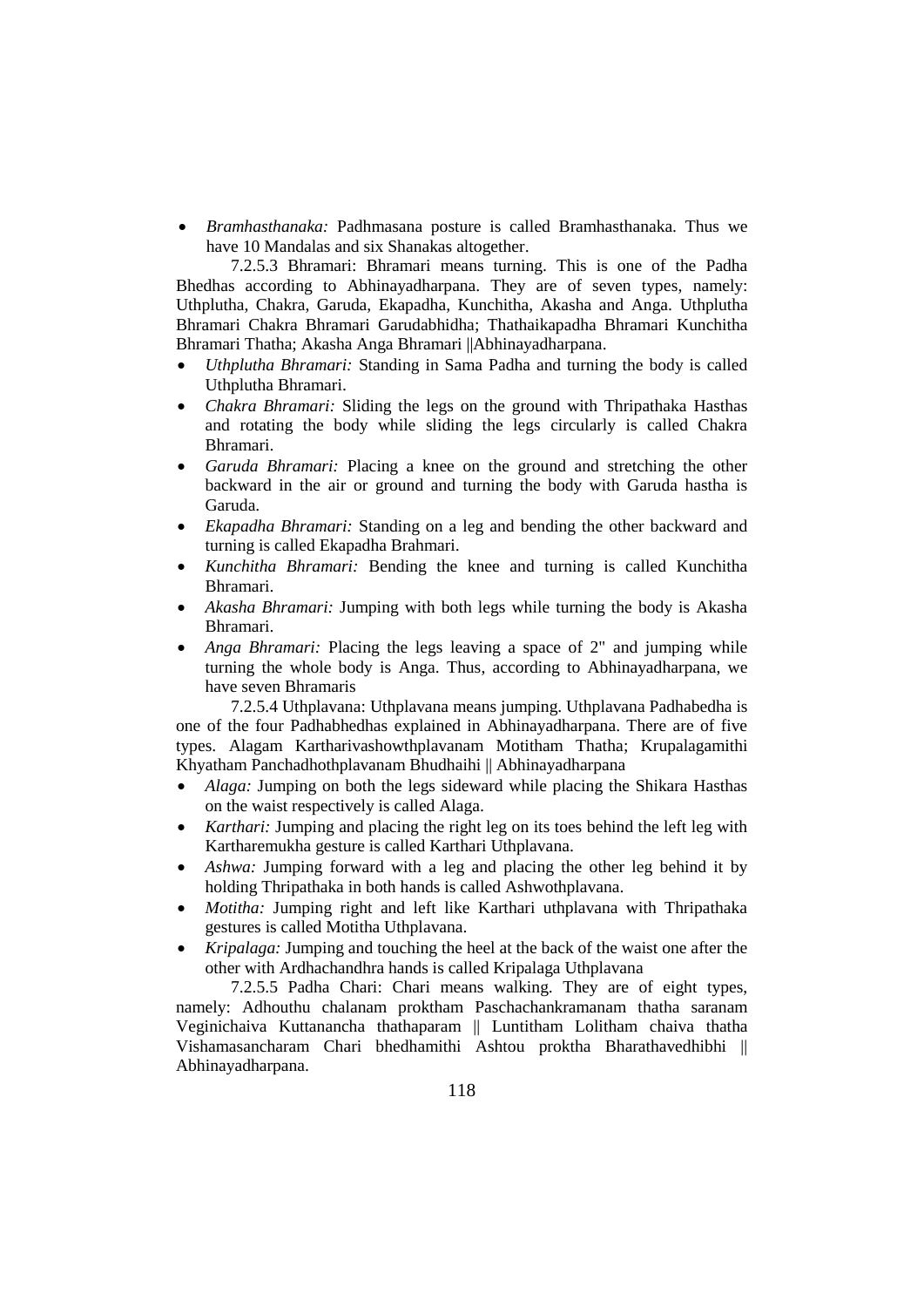- *Chalana:* Stepping forward from the place where they are standing or walking forward is known as Chalanachari.
- *Chankramana:* walking by keeping the feet in front of each other in criss-cross manner by lifting them high is Chankramana.
- *Sarana:* Moving a leg on the ground like a leech and joining the heel of the other leg with Pathaka Hasthas is Sarana.
- *Vegini:* Moving swiftly with the heel or forelegs with Alapadhma or Tripathaka Hasthas one after the other is Vegini.
- *Kuttana:* Placing the foot as though we are stamping the ground by the heel, fore-leg or sole is Kuttana.
- *Luntitha:* Standing in Swasthika Mandala and striking the floor with the toes is Luntitha.
- *Lolitha:* After doing the Kuttana on one side moving the leg which does not touch the ground slowly is Lolith.
- *Vishamsanchara:* Inter-twining the right leg with the left leg and the left leg with the right leg and walking is called Vishamasanchara.

7.2.6 Padhabhedha that is leg movement as in Natyashasthra<sup>33</sup>: With reference to padabhedha, the foot and leg movements are called Chari in Natyashastra. The word Chari derived from the Sanskrit word Char, which means walk or go forward. When we walk, we place one leg after the other forward, backward, sideward, up and down. These movements have been stylized, designed and adopted in the dance field from time to time. According to their feature there are named as Charis in Natyashastra. These are divided into two divisions namely Bhoo Chari means foot and leg movements performed on the ground that is earthen and Akasha Chari, means foot and leg movements performed in the air that is Arial. The above mentioned Charis are further divided into two groups namely Margi and Deshi. According to Natyashastra there are 16 Bhoo Charis and 16 Akasha Charis.

7.2.7 Dhrushtibehda – Eye movements as per Abhinayadharpana: Expressions through eyes play vital role in multicultural communications. As per Abhinayadharpana, there are eight kinds of Dhrushtibhedhas:

- *Sama*: Gazing without batting the eyelids is known as Sama dhrutshti. Usages: This is used during the beginning of dance, to indicate uncertainty, amazement and while looking at God.
- *Alokitha***:** Turning the eyes circularly is known as Alokitha Dhrushti. Usages: This is used to indicate mischief of devils, to see circular objects and around oneself.
- *Sachi***:** Looking from the edges of the eyes is known as Sachi Dhrushti. Usages: This is used to indicate suggestion, remembering, to see the objects on one side and twirling the moustache.

<sup>33</sup> The NatyaSastra Of Bhraramuni Trans- By aboard of Scholars – Satguru Prakashana -1986, pg 161 to171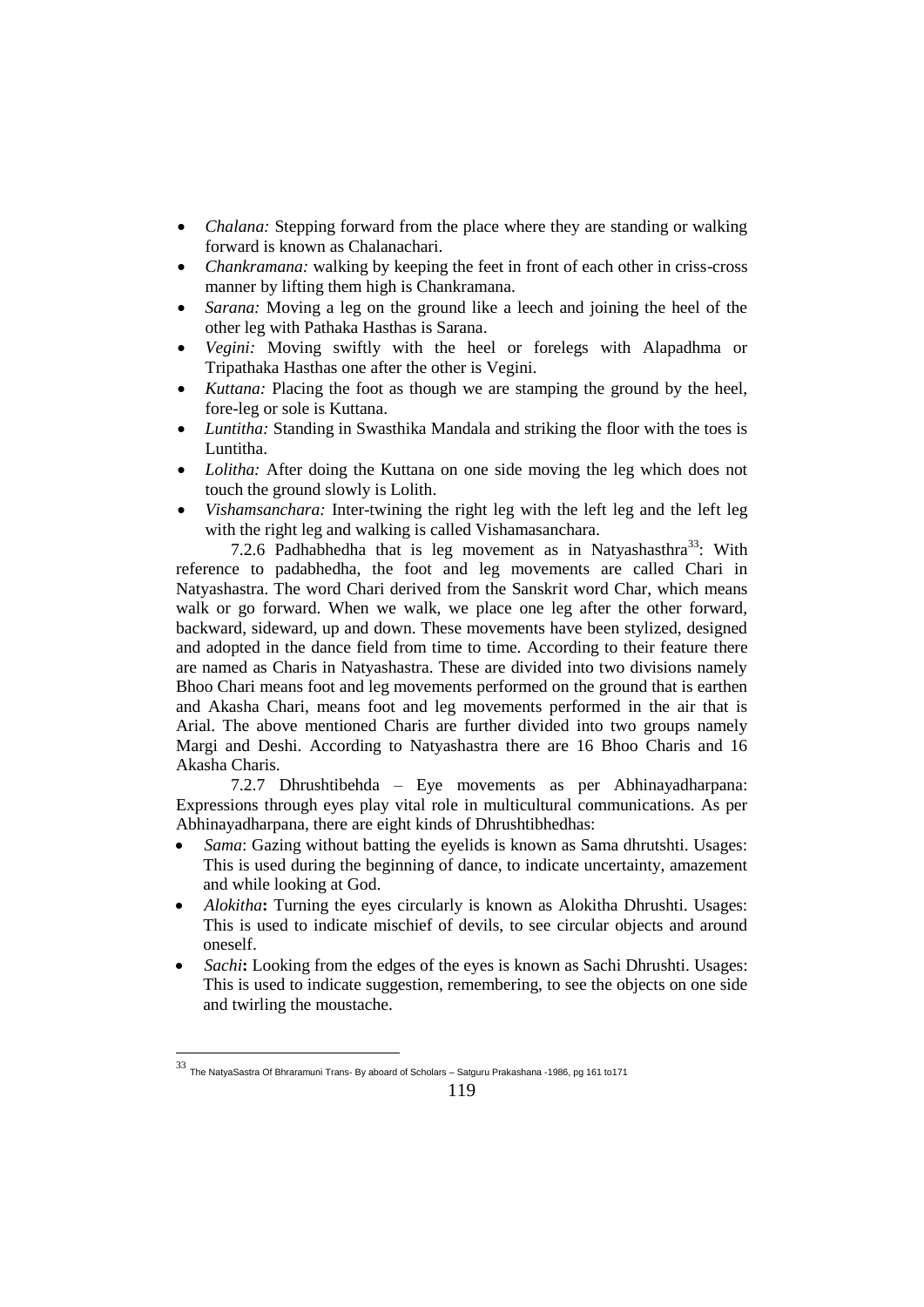- *Pralokitha***:** Glancing from one side to another side is known as Pralokitha. Usages: This is used to indicate seeing both sides, giving hint, dullness.
- *Nimelitha***:** Half closed eyes are known as Nimelitha. Usages: It is used to indicate sage, trance, meditation, prayer, devotion.
- *Ullokitha***:** Looking upward is called Ullokitha. Usages: This is used to indicate flag, tower, temple tower, moonlight, and to remember.
- *Anuvritha***:** Casting the glance fast up and down on either side. Usages: This is useful to indicate fury, announcement, and calling.
- *Avalokitha***:** Looking downward is known as Avalokitha Dhrushti. Usages: This is useful to indicate thinking, seeing the shadow, reading, sleeping, lying and looking at one's own body.

Dhrushti as per Natya Shastra<sup>34</sup>: Natya Shastra devides Dhrusthibehda into three categories;

- a. Rasayuktha Nota These glances express the sentiments or Rasas. They are eight in number. Kaantha, Haasya, Karuna, Roudra, Veera, Bhaya, Bheebhathsa, and Adhbutha.
- *Kaantha (Pleasing look):* Opening the eyes wide, so as to absorb the object aimed at, and look at it moving the eyebrows as in love and affection with a sidelong look. Usages: This glance is used in looking at a thing frequently in joy and pleasure while turning the pupils of the eyes. This is also known as 'Kataaksha'. This glance expresses erotic sentiments, joy and grace.
- *Haasya (Smiling):* Moving the eyeballs a little inward and turning them as if they express wonder. The eyelids are shut and opened slowly, moderately and quickly. Usages: This glance is used in Hypocrisy, inordinate joy.
- *Karuna (Pathetic):* The eyes are filled with tears due to mental agony and the eyelids are shut and open slowly and the glance is fixed at the tip of the nose is known as Karuna Dhrushti. Usage: This glance is used in compassion.
- *Roudra:* With knitted eyebrows and unshaken eyelids, the eyes are turned into deep red and the pupils fixed. Usage: This is used to express the ferocious sentiments.
- *Veera (Heroic):* The glance is unshaken, wide open majestic and bright. By retaining the eyeballs at the centre and the corners of the eyes should be halfclosed. Usage**:** This glance is used to enact heroism.
- *Bhaya (Fear):* The eyelids are widened and raised with agitated eyebrows, while moving the eyeballs side to side very fast in fear. Usage: This glance is used to express fear.
- *Bheebhathsa (Disgust):* The eyeballs are greatly disturbed in disgust and the eyelids are moved and the corners of the eyes are slightly covered by eyelids. Usage: This glance is used to express the dejection or disgust.

<sup>34</sup> The NatyaSastra Of Bhraramuni Trans- By aboard of Scholars – Satguru Prakashana -1986, pg 118 to 123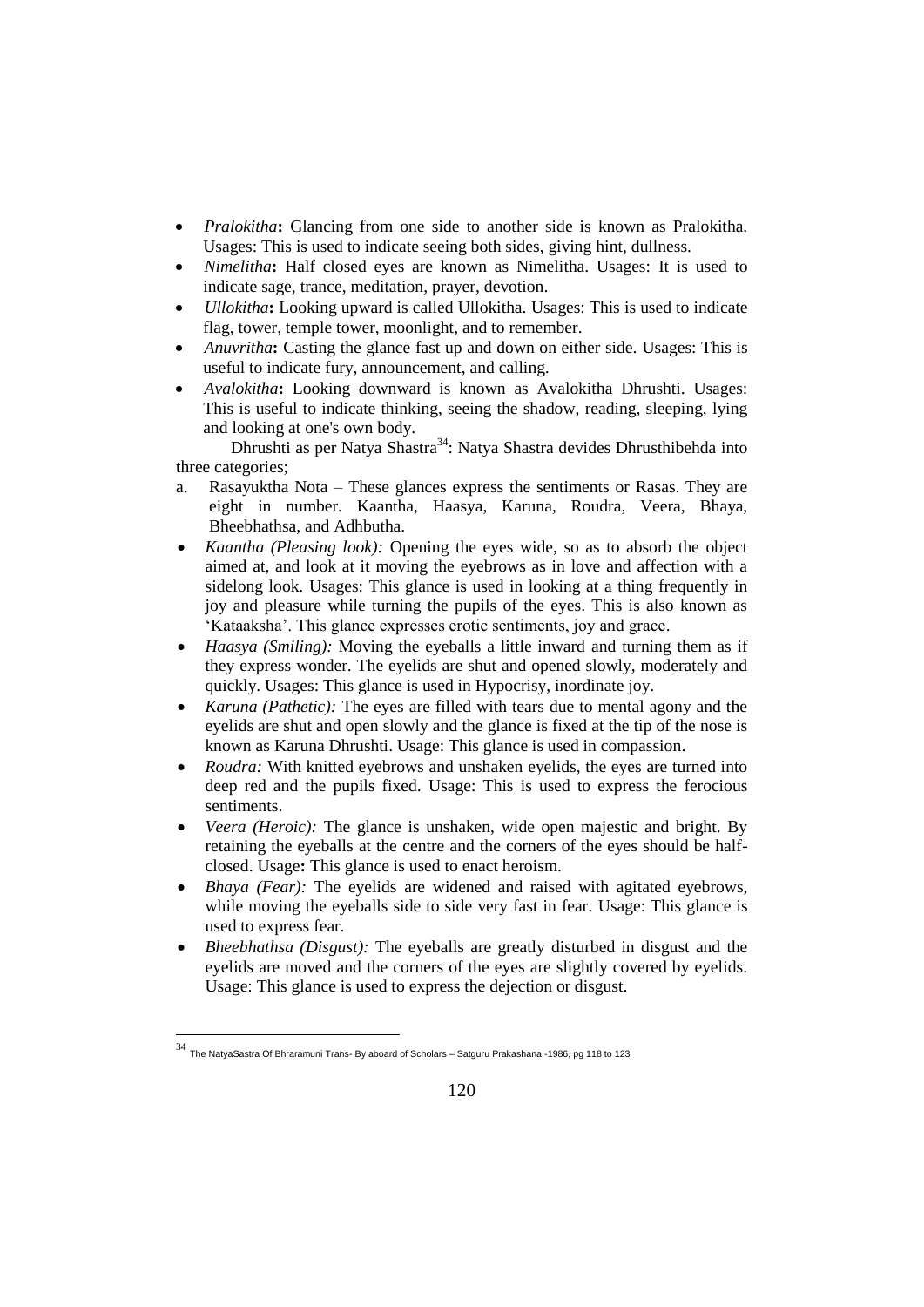- *Adbhuttha (Wonder):* The eyelashes are slightly curved at the end, and pupils are brought to sideward charmingly to make the white part of the eyes shine brightly in great wonder. Usage: This glance is used to express wonder.
- b. Sthayibhaava Nota: or the glances that express the enduring states or Sthayibhaava. They are also eight in number.
- *Singdha (Affectionate):* Expressing strange desire. The eyebrows are kept straight and a side-glance is cast with calmness and sweetness.
- *Hrushta (Joyful or Merry):* The chin broadened and the eyelashes are closed a little as in winking. Looking gracefully with a smiling face.
- *Dheena (Pitiful):* The eye half shut and filled with tears and are moved slowly is known as Dheena.
- *Kruddha (Raging or angry look):* The eyelids are swollen and motionless and the eyeballs are moved a little with an expression of rage and the eyebrows are knitted.
- *Dhaptha (Haughty):* The eyes are wide open the eyelids are motionless, expressing power or haughtiness.
- *Bhaya (Fear)*: The eyes are opened and closed repeatedly indicating fear and the eyeballs are made to move as if they appear to drop off from their positions.
- *Jigupsitha (disgusting):* with a pretended look the eyelids are contracted and the eyeballs are drawing in refusing to look at the object in disgust.
- *Vismitha (Wonder / Astonishment):* The eyes are wide open gazing upward and the eyelids are motionless.
- c. Vyabhichaari Bhaava Nota: The glances that express the transitory states or Sanchaari Bhaavas are known as Vyabhichaari Bhaava Nota. They are 20 in number.
- *Shoonya (Vacant look):* Casting a hazy glance dimly without the knowledge of the object seen and without moving the eyes or eyeballs Usage: Worry.
- *Malina (Pale):* Shaking the eyebrows a little and trembling the eyelashes and half-closed eyes with tears with a pale look.
- *Shrantha (Tired):* The glance, which does not go too far, is moved up and the eyelids are bent down and the eyeballs appear to fall down and the eyes are narrowed.
- *Lajjitha (bashfull):* Looking down with eyelids moved up and down several times.
- *Shankitha (Apprehensive):* Looking sideward repeatedly with wavering and fixed vision and then turning to the glance around quickly.
- *Mukula (Bud):* Closing the eyelids with moving the eyeballs.
- *Ardha Mukula (Half bud):* Closing the eyelids and the eyeballs half, which are half-visible and move slowly.
- *Glaani (Languid):* The eyeballs, which are covered under the eyelids or sunken under the eyelids, moved slowly and slothfully in fatigue.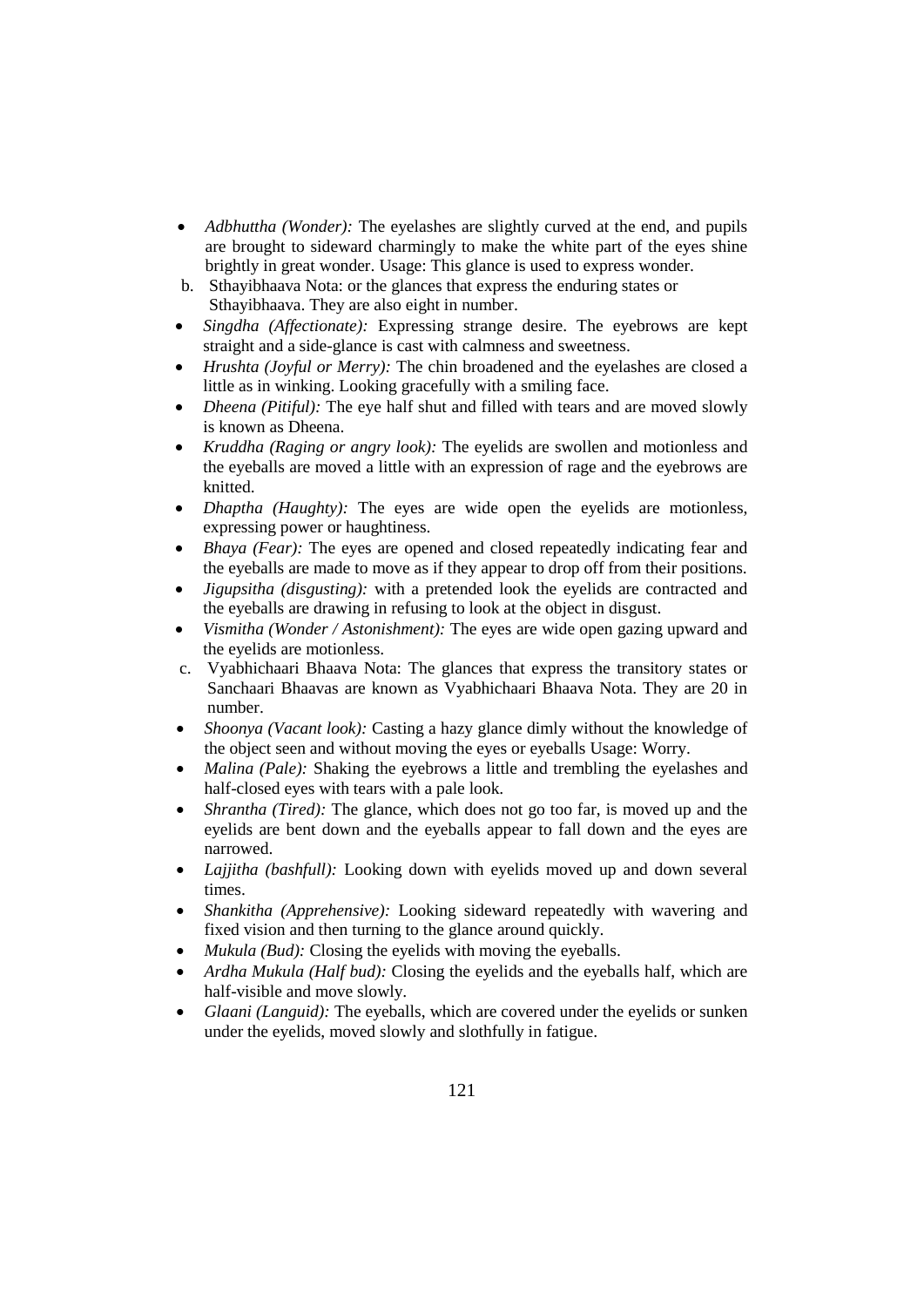- *Jihma (Oblique or crooked):* Half Hidden look cast obliquely in which the eyeballs appear to fall down.
- *Kunchitha (curved):* The eyelashes are slightly curved and the eyeballs are sunk.
- *Vitharkitha (Deliberation or guessing):* Moving the eyelids and the eyeballs quickly.
- *Abhithaptha (Distressed):* Glancing slowly by moving the eyelids.
- *Vishanna (Dejected):* The eyelids are drawn wide apart and moved and the eyeballs are fixed.
- *Lalitha (Amorous):* Looking down from the corners of the eyes with a smiling face and moving the eyebrows deepening love.
- *Akekaara (Half Shut):* The glance in which the corners of the eyes are contracted, the eyelids are half shut and the eyeballs are repeatedly turned up while seeing another object.
- *Vikosha Full blown):* Joyful look in which the eyelids are wide open without batting the eyelashes, moving the eyeballs.
- *Vibhraantha (confused):* The glance in which the eyes are wide open and the eyeballs are moved.
- *Viplutha (disturbed):* Glancing with trembling eyelids and eyeballs.
- *Thrastha (Frightened):* The glance in which the eyes are wide open the eyeballs are tremble with fear and the eyelids are rolled.
- *Madhira (Intoxicated):* This of three kinds (1) Tharuna: Young or low Madhyama, middle or medium, Theevra: high or excessive.
- *Tharuna:* The glance in which the eyes are wide open, the look is contracted, the eyeballs are expanded. This is the first stage of intoxication.
- *Madhyama:* Bending the eyelids slightly with a trembling look, the eyeballs are turned round and brought to the middle of the eyes.
- *Theevra:* Looking down with too much of batting the eyelids or without batting with the eyeballs is slightly seen. Thus, the varieties of glance are in all, Thirty-six.

8. Architecture and Inscriptions – Secondary sources: The survey of temple architecture and various inscriptions reveals that they have used the abovementioned traditional gestures to communicate their contemporary lifestyles through varieties of gestures. This information on gestural language serves as supportive sources.<sup>35</sup>

9. Findings: It is an amazing fact that varieties of gestures evolved, designed, used and codified from the  $2<sup>nd</sup>$  century BC through texts, dance forms, sculptures, inscriptions, and paintings as a means of communication. Major findings of the research are given below.

<sup>35</sup> Dr Choodamani Nandagopal , Shilekale , Sundaraprakashana, 2007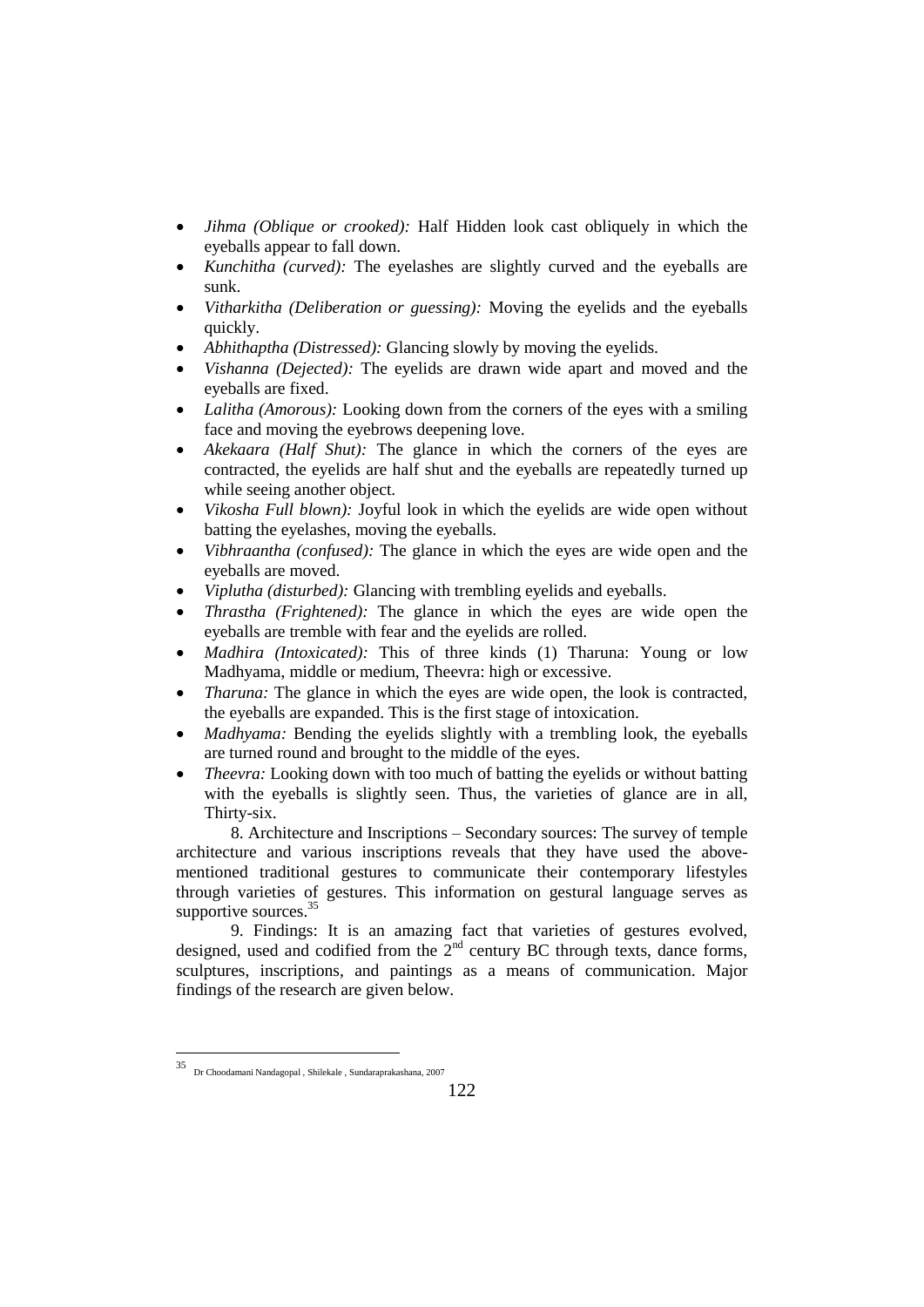- Found innumerable meaningful gestures, which are comprehensive and covers all walks of life.
- These are beyond barriers of language, culture, region, time and hence applicable universally.
- These gestures have been used by all types of medias dance, painting, sculpting, drama for effective communications.
- Gestures have been also used in the fields such as, religion, political, social, family and in interpersonal relations for effective communication.
- The same gesture is used to convey different meaning in different context  $-$  so it is contextual.
- There is continuity in the use of gestures through the ages.
- Ancient preceptors have explored deeply and analyzed each part of the body and its movements scientifically.
- These gestures are evolved based on the emotions that are the chemistry of the body.
- Gestures play vital role in influencing the personality of the humans both positively and negatively.
- Presently this gestural language is being practiced mainly by the art community and larger section of the society are deprived from its usages

10. Analysis: Use of Non-verbal Communication through the medium of body or gestures in multicultural society is a concept, which is based on practical orientations. The concept is deeply analysed by conducting several workshops, lecture demonstrations, intensive training courses, involving all categories of people from private sectors, educational institutions and universities over a period of two years from April 2009 to 2011 May. The following steps were taken to analyse the significance of gestural language for effective communication and its use for multicultural societies by using the collected materials, information and the findings in the below mentioned practical sessions.

10.1 Workshop on Experimentation and analysis of traditional gestures: Following four workshops were held at different locations and category of people in Karnataka, India.

Vijayapura –  $4<sup>th</sup>$  April –  $14<sup>th</sup>$  April 2009: It is a 10-day workshop, held at a place called Vijayapura, Rural Bangalore. 40 participants from different cultural background participated. This workshop was designed for full day 9 hours, which included five modules, which covered five major gestures. In each module, each major gesture was taught and practiced for 45 minutes. During the second part of the first module of 45 minutes, discussed on the use of practiced hand gestures in the cultural context of the participants. Similarly, other four modules were held on the remaining four major gestures in the same day. On the  $10<sup>th</sup>$  day, participants have demonstrated their learning to the public in the closing ceremony – which received a great appreciation from the public and media.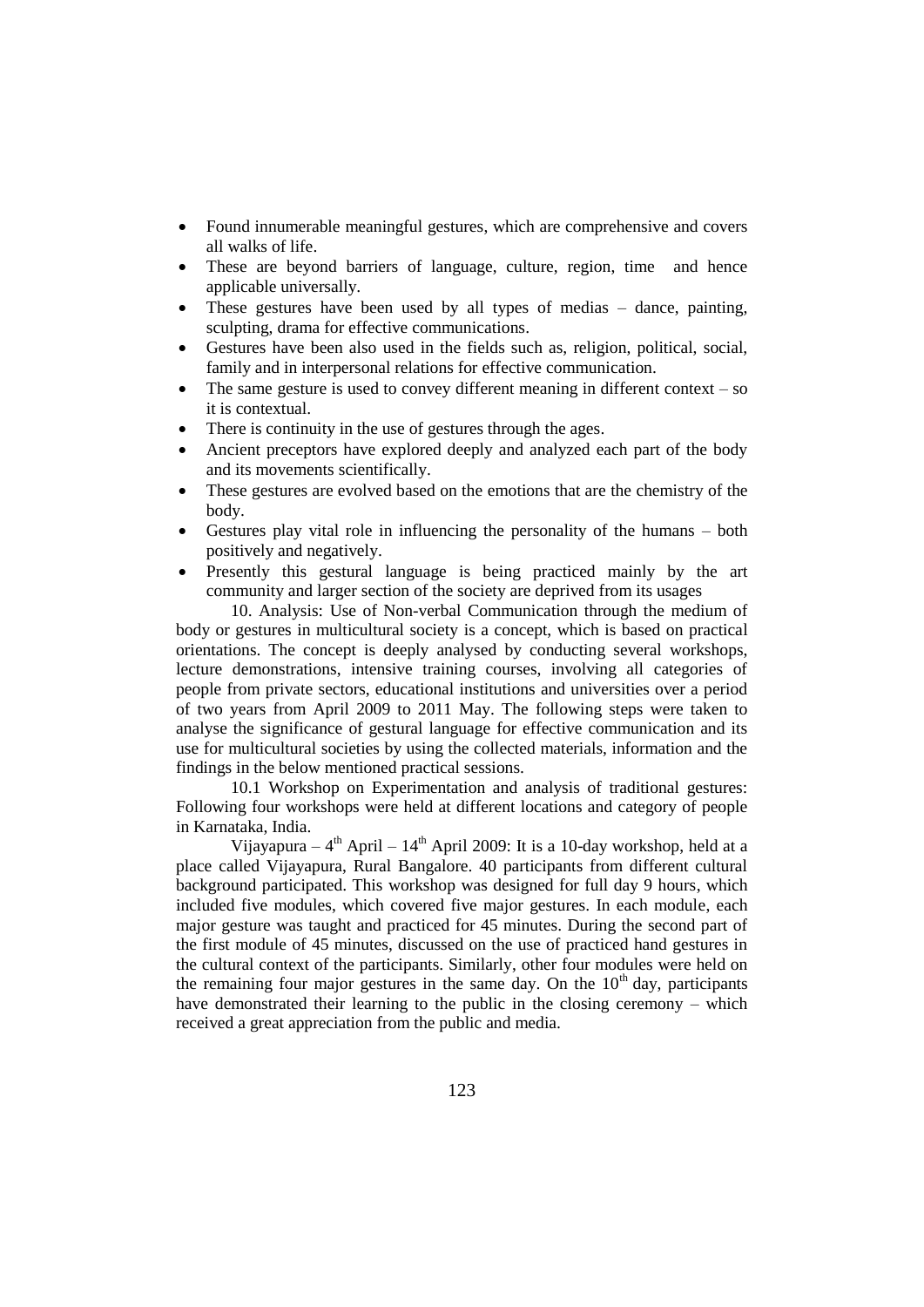Chinthamani – Koalr district, Karantaka from 20<sup>th</sup> to 30<sup>th</sup> May 2009: Similar workshop was conducted for 50 participants coming from varied cultural background.

K.R Puram, Rural Bangalore, Karantaka from  $1<sup>st</sup> - 10<sup>th</sup>$  June 2009: Similar workshop was conducted for 56 participants coming from varied cultural background

State level workshop at Jain University, Bangalore, Karnataka from 23rd – 25<sup>th</sup> April 2010: A three-day workshop was conducted on Hastaabhinaya (expression through hand gestures). 110 participants across the state from different cultural background and are also practitioners were participated. This workshop was held under the aegis of Department of Performing Arts, Jain University – Bangalore. Eight post graduation students were involved as assistant resource persons to conduct this workshop. Divisions of hand gestures were taught along with shloka to eight sub-groups simultaneously. In each day, morning session was dedicated for teaching as per the source. In the afternoon session, discussions and experimentations took place in the context of different cultural background. In the concluding day, participants have demonstrated their learning in the presence of dignitaries of Bangalore and Jain Universities – who appreciated the cause of the workshop, which also received a positive response from both spectators and media. Most importantly, participants have expressed that they have benefitted immensely from this workshop, as it enhanced the existing skills and knowledge in using for the benefit of multicultural communications. Most of these participants are currently using their learning in their art schools.

10.2 Outcome of the Analysis:

- It is analyzed from the above practical sessions that these traditional gestures are useful for the contemporary world, which is mainly multicultural. It is only this gestural media though which one can communicate effectively in this diverse society.
- Acquiring these skills and knowledge need rigorous practice, especially in memorizing shlokas and remembering its execution in sequenced manner.
- Practice enhances the concentration and memory power, which is the beyond the ken of science and scientific experiments.
- Practice enhances the grace in the body and etiquettes in the behaviour of a person.
- Though it is beneficial in many ways, some participants were of the opinion that simple forms are easy to digest, since these traditional gestures require a rigorous regular practice.
- It was suggested by many participants who are non-practioners to evolve simple patters for the benefit of larger population.
- At the same time, participants coming from different cultural background have benefitted more as they could communicate easily without language barrier.
- Finally, in the contemporary world people are traversing frequently for their livelihoods. It would be difficult to learn every language of each region or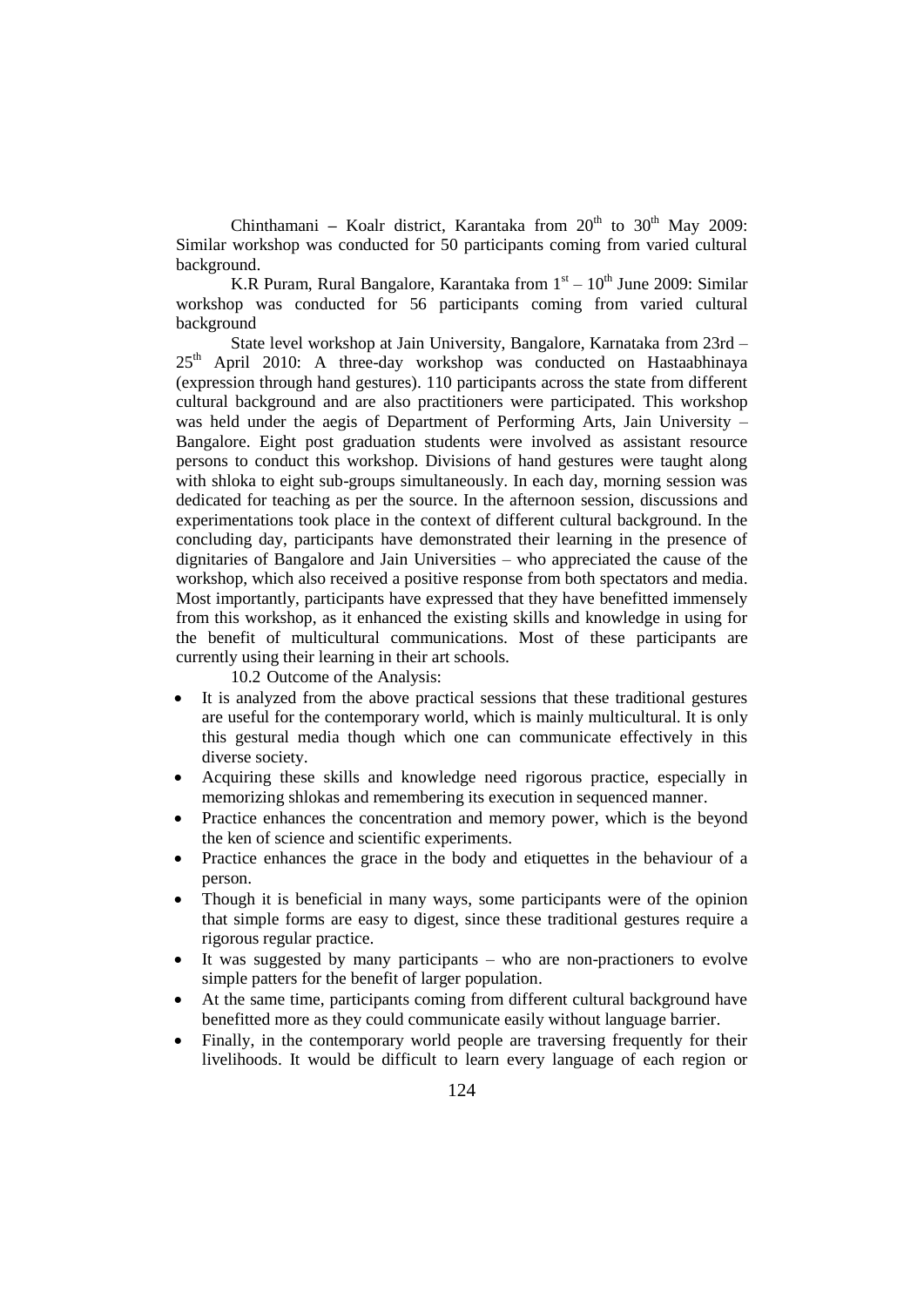country. In this context, the existing gestural language with necessary modifications are useful for the larger population with the back ground of varied culture.

11. Modifications: As a result of several practical approaches and its analysis demands certain modifications in the traditional gestural language to reduce the complications without compromising with its originality. It has been found that there is no need for any modification in the gestures itself as they are complete by themselves and all are useful. Therefore, modification designed only in the method of learning. Following modifications in the learning process are designed for multicultural societies and not for art professionals.

- The present practice of memorizing shlokas is not mandatory.
- Need not necessary to remember these gestures in sequence as traditional methodology demands.
- Among the innumerable usages of gestures, only relevant and required gestures may be taught in the initial modules and subsequently, depending on the needs of learner, higher but tailor made version can be designed. This method will be more accepted as it meets the needs of all groups.
- To advocate this modified version, small duration workshop, vocational courses, crash courses may be organised at suitable locations and time. People who are interested can learn acquire these skills at their leisure.
- Modifications are designed for all five major gestures indicated under section 7.2. Since these five major gestures are comprehensive in nature, modifications designed are also applicable to other existing gestures. Details on modified learning methods are given below:
	- Aangikabhinaya there are innumerable major and sub gestures. Of them, nine head gestures, four under neck movement, few relevant and required usages of samyutha and asamyutha hasthaa (hand movements), eight types of leg movements and eight types of eye movements from Abhinayadarpana are considered and evolved a package and modified the method of learning to advocate effective communication for the benefit of multicultural society.<sup>36</sup>

12. Applications: After the above modifications in the method of learning, two vocational courses were organized to apply the modifications and to observe the responses and results.

Experimental Workshops on modified gestural language. First workshop was conducted at K.R Puram from  $10^{th} - 21^{st}$  April 2011. Similar methodology, adopted in the workshop during 2009-2010 was adopted to experiment the modified method of learning the gestural languages in this workshops. 40 participants participated.

Second workshop was conducted at Vijayapura for 32 participants from  $24<sup>th</sup> - 30<sup>th</sup>$  April 2011 on the same line. It was observed that the participants in both

<sup>&</sup>lt;sup>36</sup> For practical application of these modified method of learning, one can contact the author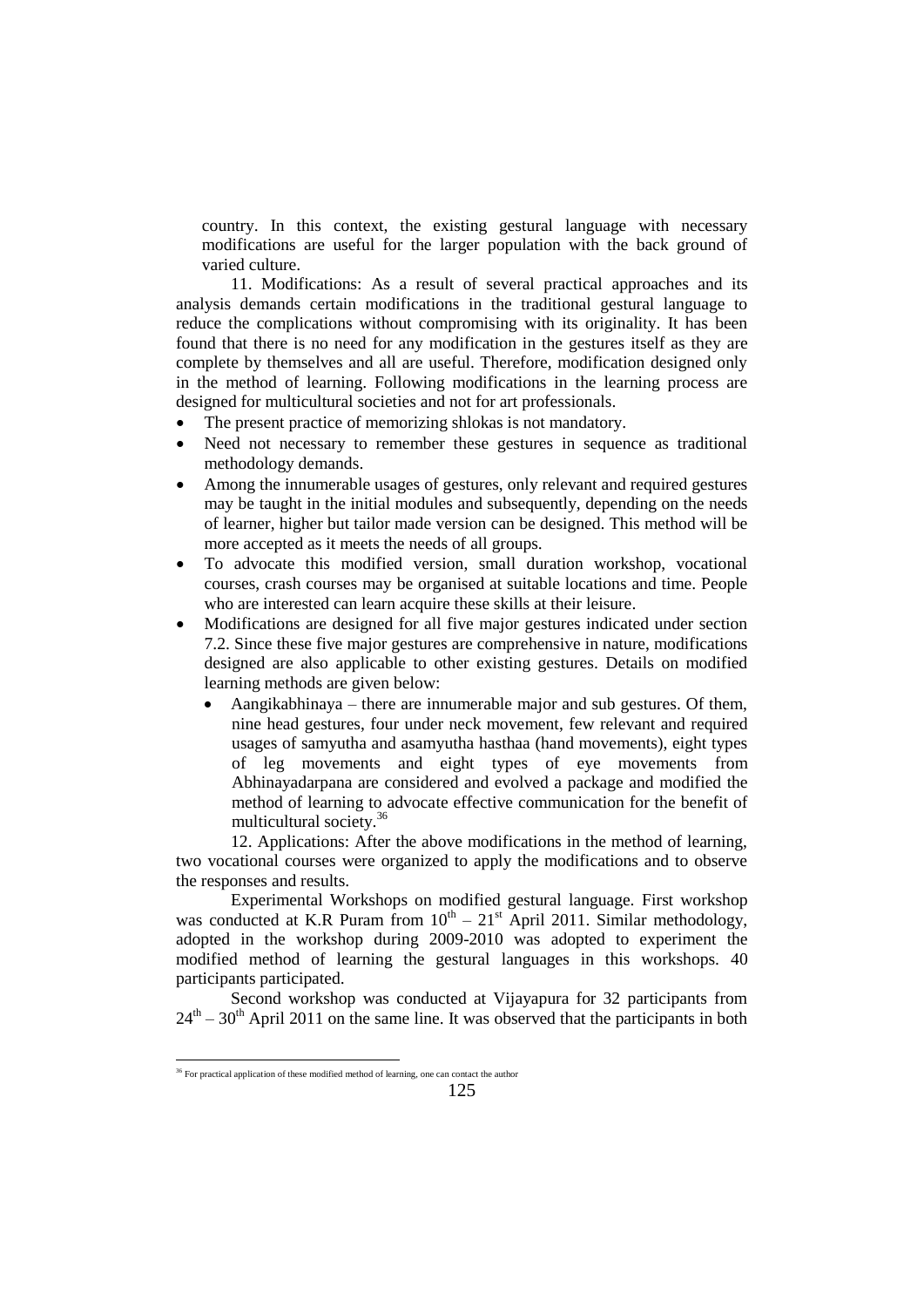workshops were in relaxed mood and enjoyed the simplified version of learning. The participants have expressed that this simplified method is beneficial and can be easily adopted for their routine communications, especially when they have to communicate with groups of different cultural background.

13. Conclusion: The use of gestural language that is body language acquires importance and has greater value in the global multicultural environment, with demographic and cultural differences such as language, region, gender, age, religion, disability, frequent traverse, etc. Gestural language develops multicultural relationships, competence, understanding, and social harmony and removes multicultural barriers and conflicts. In this context, managing cultural diversity in the society (politically, economically, socially and culturally) demands common sign language, which is simple and user friendly than the existing form. It enables not only to interlock people of different culture or attributes working and living together but also unlock human cultural and social capital. Thus, the use of simplified gestural language plays a vital role ensuring effective multicultural communication.

Acknowledgement: My sincere thanks to: Department of Performing Arts, Jain University – Bangalore. Karnataka; Department of Performing Arts, Bangalore University. Karnataka. Natyaganga – K.R Puram Bangalore. Karnataka; Mayurikala Nikethana – Vijayapura and Chinthamani Bangalore. Karnataka; Rotary Club – Vijayapura Bangalore. Karnataka; Radhakrishan Kalanikethana, Udupi, Mangalore. Karnataka; Post Graduation  $-2<sup>nd</sup>$  semester students (2010). Department of Performing Arts, Jain University.–Bangalore. Karnataka; Post Graduation – 4th semester students (2011). Department of Performing Arts, Bangalore University –Bangalore. Karnataka; Prof. Shanthamani ---Chief Mentor-- -Jain University, Bangalore. Karnataka; Dr. Choodamani Nandagopal Senior Prof. and Dean, Jain University Bangalore; Mrs. Lathamala, Senior Consultant, Rural Development Projects; International Academy for Intercultural Research – Singapore

#### **REFERENCES**

Nag P. (2007), *Cultural Heritage of India*, NATMO

- Singh B.P (2009), *Indian Culture, The State, The art and Beyond*. Oxford University Press
- \*\*\* (2007) *Shilekale* Dr. Choodamani Nandagopal -Sundara Prakashana Bangalore
- \*\*\* (2006) *Nrthya Lakshanam – Natyavidhushi* Prof. Jaya Samvahana Praksshana Mysore
- \*\*\* (1986) *Natyashastra – Bharathamuni*, Edited by the board of scholars published by Satguru Publication
- \*\*\* (1980) *Bharathanatya Digdharshanam – Sri. Koushik*. Sanathana Kalakshethra
- \*\*\* (1980) *Nruthya Kale* Prof. U.S Krishna Rao Bangaluru Unversity Bangalore
- \*\*\* (1975) *Abhinaya Dharpana – Nandikeshwara,* Edi-by Dr. Manamohan Ghosh,- Manisha Publication